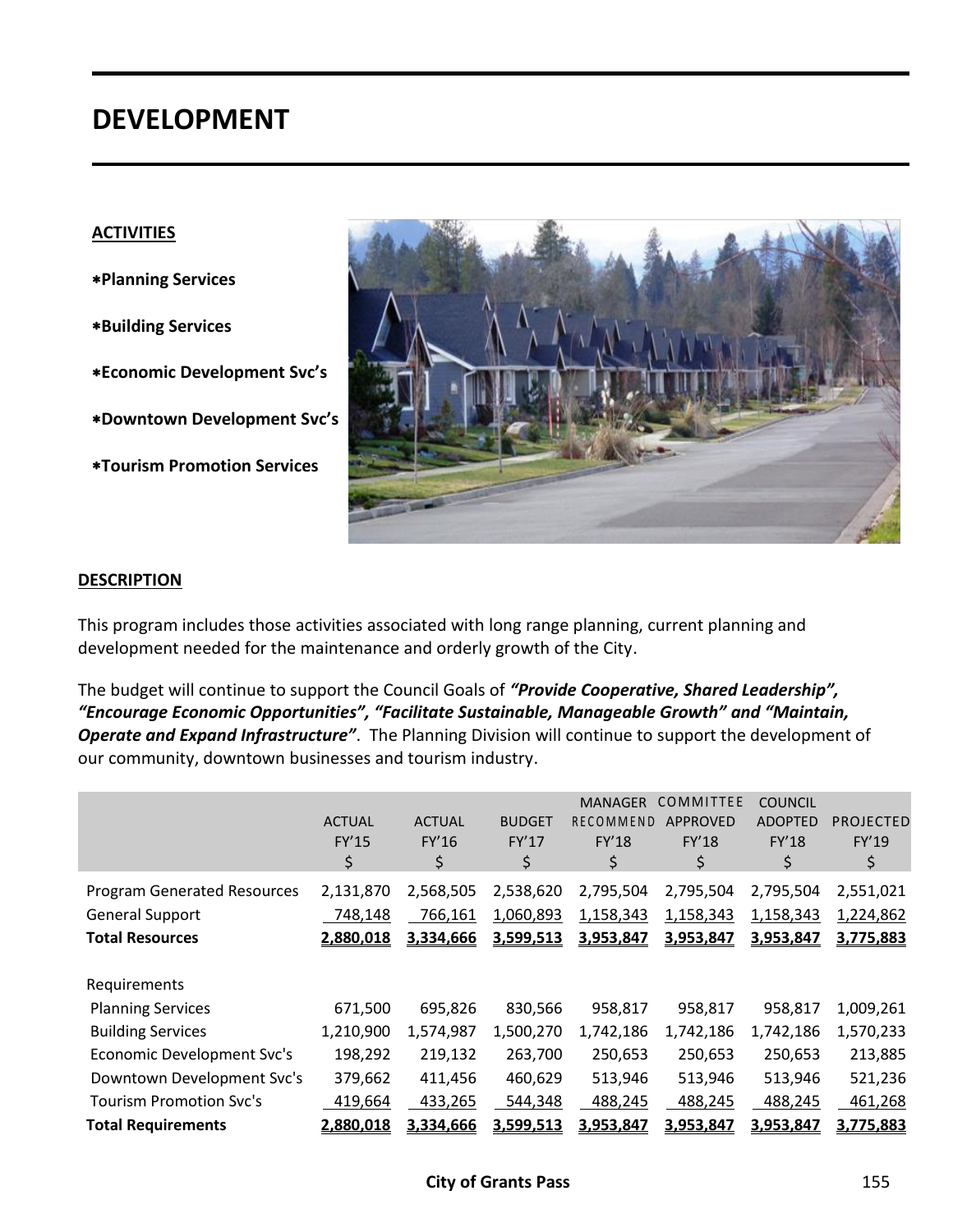### *Services Delivered:*

The Planning Division strives to manage quality growth through the implementation of City regulations and plans, to achieve the long term goals and vision of building a healthy, vibrant community for all the citizens of Grants Pass.

The Planning Division provides a combination of current and long range planning services inside the City limits and the unincorporated areas within the Urban Growth Boundary (UGB). Planning staff works closely with the general public and the development community to provide information on the Comprehensive Plan, Development Code, Municipal Code, land use policies, and Statewide Planning Goals. These plans and policies are implemented through the review and processing of various land use applications and City wide plans. The Planning Division provides coordination among local, state and federal agencies to ensure compliance with local policies and applicable laws.

The division provides staffing for the Historical Buildings and Sites Commission, the Urban Area Planning Commission and City Council on a variety of planning applications. Planning staff also provides support for other citizen and technical steering committees such as the Bikeways/Walkways Committee, the Middle Rogue Metropolitan Planning Organization Technical Advisory Committee, the Solid Waste Agency, and the Urban Renewal Task Force. It recommends revisions to existing plans and codes as needed to achieve City Council goals and to remain current with changing conditions and regulations. Other responsibilities include preparing annexation proposals, reviewing building and sign permits, conducting site inspections, pursuing grants to help fund public projects and community plans such as small-scale/craft manufacturing downtown, the Community Development Block Grant application. Planning staff also works in conjunction with the Code Enforcement Division to ensure compliance with zoning regulations.

| Planning Division Performance Measures                        |               |            |               |            |         |            |            |  |  |  |  |
|---------------------------------------------------------------|---------------|------------|---------------|------------|---------|------------|------------|--|--|--|--|
| <b>Indicator</b>                                              | 2014-15       |            | 2015-16       |            | 2016-17 | 2017-18    | 2018-19    |  |  |  |  |
| <b>Outputs</b>                                                | <b>Actual</b> | <b>Est</b> | <b>Actual</b> | <b>Est</b> | Est     | <b>Est</b> | <b>Est</b> |  |  |  |  |
| # of Land Use Application Hearings Held                       | 72            | 73         | 62            | 65         | 65      | 70         | 70         |  |  |  |  |
| Planning Daily Front Counter Hours                            | 9             | 9          | 9             | 9          | 9       | 9          | 9          |  |  |  |  |
| <b>Community Education Forms</b>                              | 6             | 6          | 6             | $3 - 4$    | $3 - 4$ | $3 - 4$    | $3 - 4$    |  |  |  |  |
| <b>Effectiveness</b>                                          | <b>Actual</b> | Goal       | <b>Actual</b> | Goal       | Goal    | Goal       | Goal       |  |  |  |  |
| % of Land Use Applications Completed on<br>Time or Early      | 95%           | 100%       | 95%           | 100%       | 100%    | 100%       | 100%       |  |  |  |  |
| <b>Efficiency</b>                                             | <b>Actual</b> | Goal       | <b>Actual</b> | Goal       | Goal    | Goal       | Goal       |  |  |  |  |
| % of Sign Permits Reviewed within two<br><b>Business Days</b> | 93%           | 95%        | 95%           | 95%        | 95%     | 95%        | 95%        |  |  |  |  |

**Planning Division Performance Measures**

### *Performance Measurements:*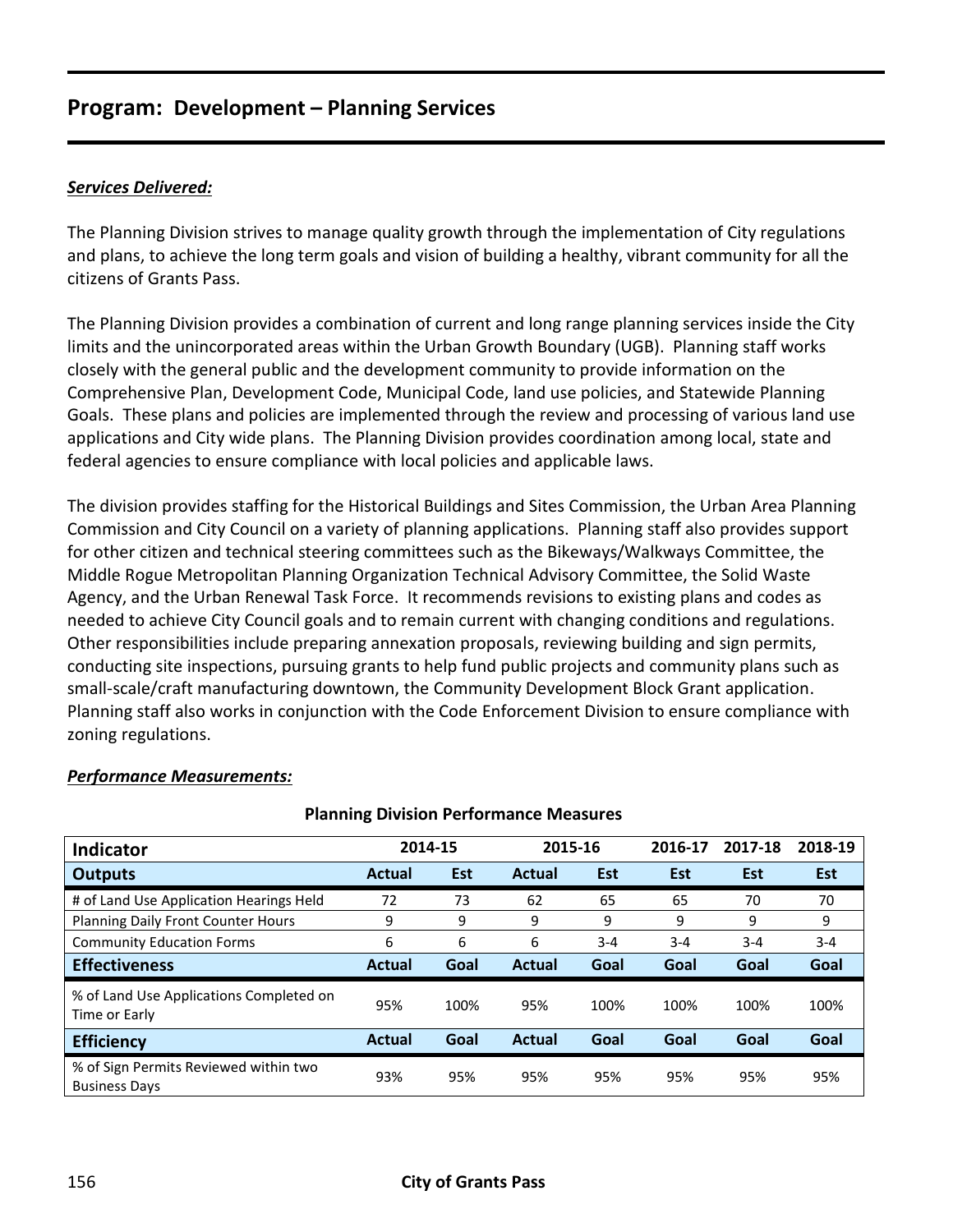### *FY'18 Anticipated Accomplishments & Corresponding Council Goal - Strategic Plan Item:*

### **Provide Cooperative, Shared Leadership Involving Council, Staff and Community**

### **Objective 3: Ensure efficiency and effectiveness in City operations**

• Streamline processes at the City level for ease of development.

#### **Encourage Economic Opportunities**

### **Objective 1: Facilitate an environment to encourage business prosperity and economic opportunities**

- Prepare funding package to resolve sewer issues in Spalding Park.
- Support (implement) Small-Scale/Craft manufacturing/Main Street.
- Develop additional industrial land.

### **Facilitate Sustainable, Manageable Growth**

### **Objective 1: Promote healthy neighborhoods**

- Canopy Tree Program.
- Focus on clean-up efforts in areas of blight.
- Encourage neighborhoods to keep themselves clean.

### **Objective 2: Develop proactive solutions to community development challenges**

- Develop a Tree Canopy Program for commercial sites.
- Review and revise Development Code.
- Evaluate DDA and AFD process to determine best practices for the City and property owners and clean up old DDA and AFD records on properties – convert fee-in-lieu system.
- Initiate "highway-dependent" industrial land text amendment.

### **Objective 3: Create and sustain a city of diverse neighborhoods where all residents can find and afford the values and lifestyles they seek**

 Encourage an environment which provides for the growth of affordable housing opportunities for the variety of Grants Pass residents' needs.

### **Maintain, Operate and Expand our Infrastructure to Meet Community Needs**

### **Objective 1: Plan and develop infrastructure**

- Update Downtown Master Plan.
- Install ambient lighting on Caveman Bridge.

### **Objective 4: Ensure transportation infrastructure needs are met**

- Plan with ODOT three lanes each direction on Redwood Hwy. from Williams Hwy. to Redwood Avenue.
- Improve dangerous/problem pedestrian crossings.
- Complete Transportation Master Plan.
- Design the Allen Creek Road project.

### **City of Grants Pass** 157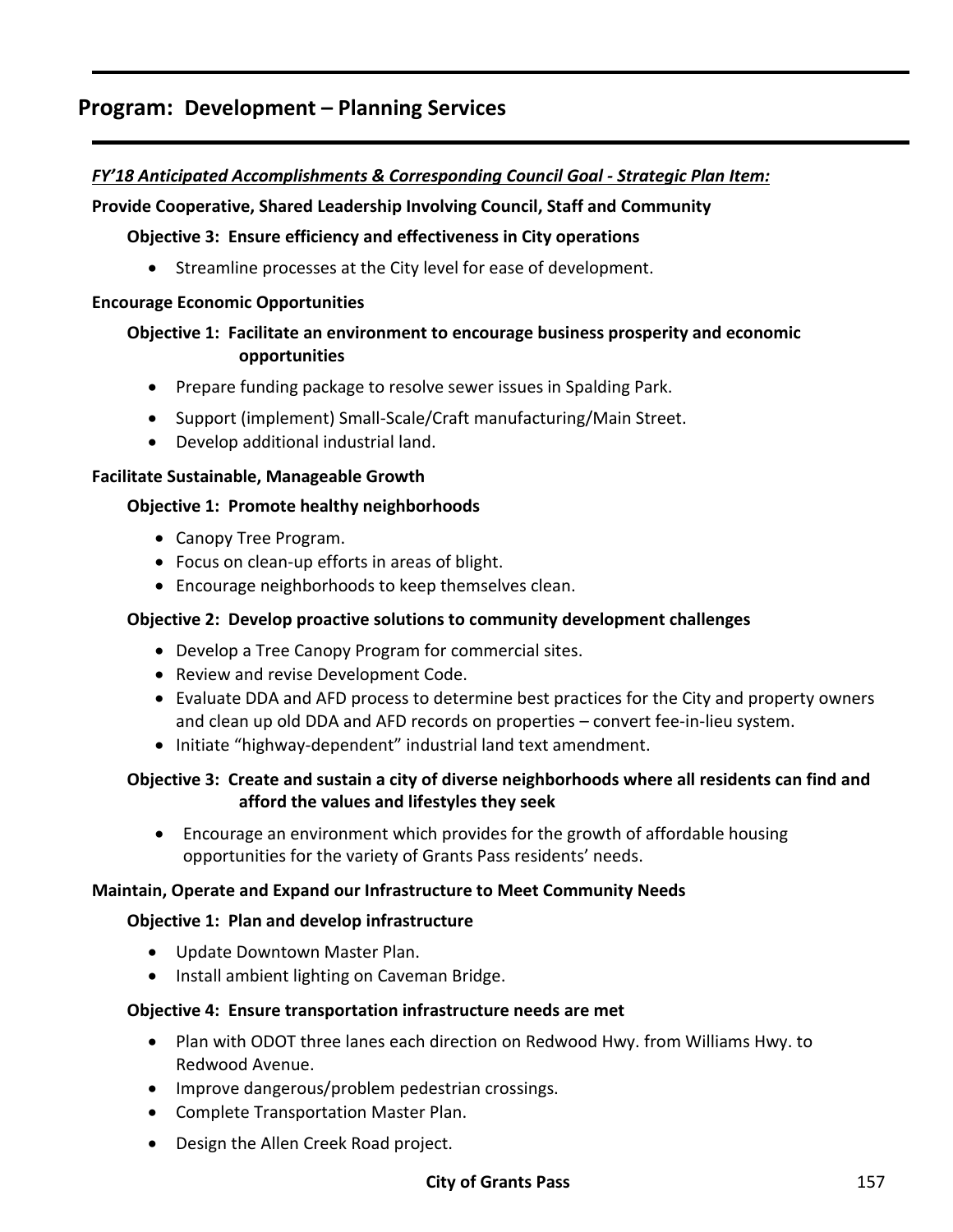### *FY'18 Anticipated Accomplishments & Corresponding Council Goal - Strategic Plan Item – Cont'd:*

### **Maintain, Operate and Expand our Infrastructure to Meet Community Needs – Cont'd.**

### **Objective 6: Ensure bicycle/pedestrian path needs are met**

- Interconnect trails.
- Continually identify and implement additional off-street pedestrian and bikeway opportunities.
- Improve trails to provide walking/biking transportation alternatives and recreation potential.
- Provide pedestrian & bike connectivity in the NE area.

### **Objective 7: Ensure park infrastructure needs are met**

- Develop the park area west of Caveman Bridge.
- Develop Riverside Master Plan (spray park, community building/concert venue, and Active Club platform structure.
- Develop Sports Complex.
- Develop Fruitdale Park with pickle ball courts and restrooms.
- Develop neighborhood park enhancement.

### **Objective 9: Provide an environment to help preserve and enhance Grants Pass' historical assets**

- Obtain Certified Local Government Status.
- Update Landmark list.

### *FY'17 Activity Review:*

During calendar year 2016, the division received 183 land use applications within the City and the urbanizing area, including: 50 site plan reviews, 9 site plan modifications, 13 property line adjustments, 7 tentative subdivisions, 3 subdivision & PUD final plats, 1 Comp Plan amendment, 6 land partitions, 9 variances, 6 code amendments, 8 property line vacations. Staff also worked with applicants on 67 preapplications ~ a service designed to assist the developer in the preparation of project proposals that reflect code requirements.

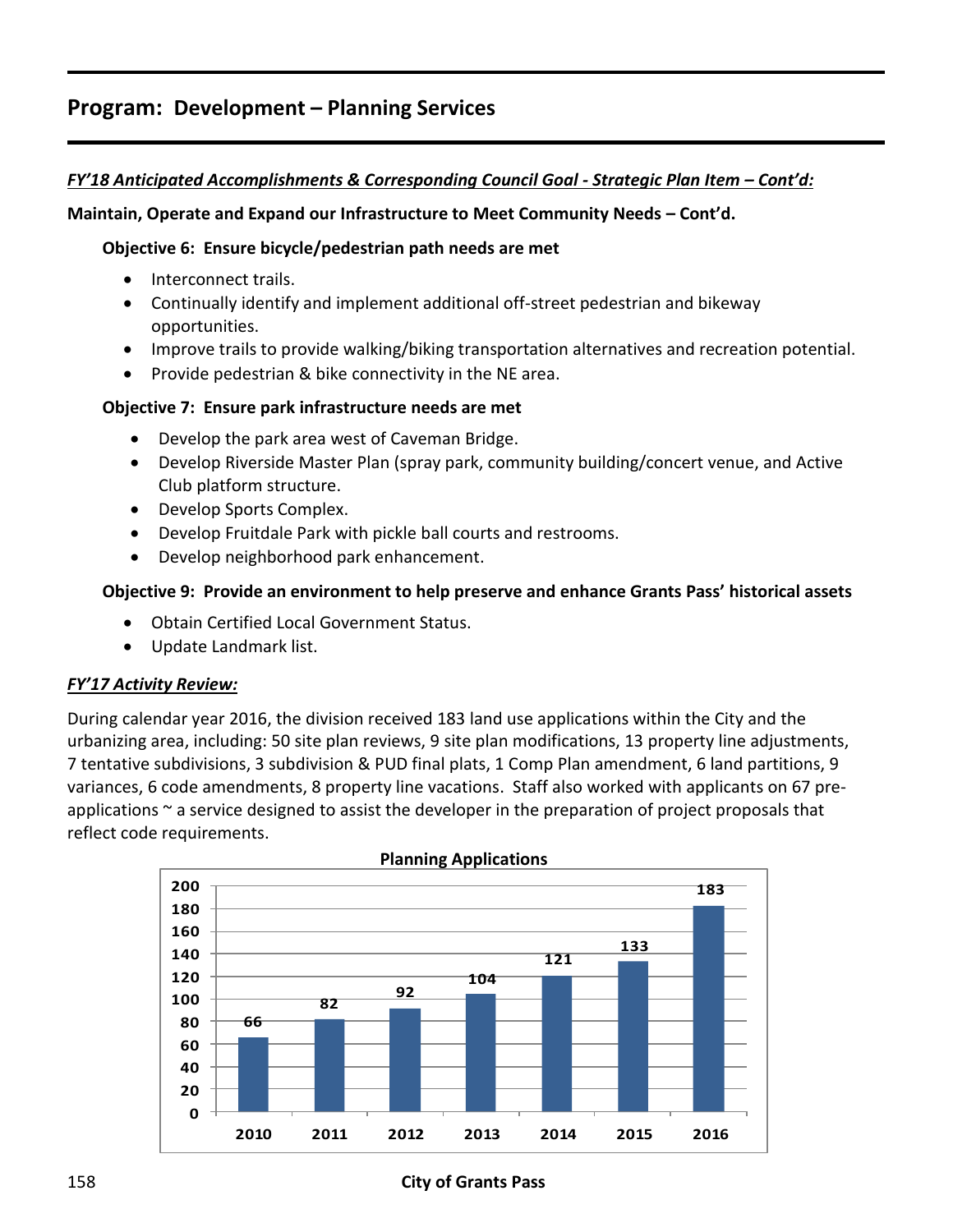### *FY'17 Activity Review - Cont'd:*

Of the 183 applications processed, thirty-nine (39) were Director's decisions, twenty-six (26) were decided on by a Hearings Officer, and twenty-four (24) decided on or recommended to the City Council by the Urban Area Planning Commission (UAPC). The City Council deliberated on sixteen (16) of the applications. This number does not include other municipal code items considered by the City Council.

In addition to the land use applications reviewed, the division issued Development Permits and reviewed construction drawings for projects that advanced to commercial and industrial construction. The division also reviewed and issued permits for 35 new commercial projects, 71 commercial additions/remodels, 137 new residential permits (includes single family dwellings, duplexes, multifamily, and manufactured homes), and 76 residential additions/remodels. Seventy-eight (78) sign permits were reviewed and issued. Other administrative applications included; review of 35 Municipal Code Amendments, Ordinances and Resolutions, 1 Sign Code Appeals, 3 Sidewalk Cafés, 2 Mobile Food Vendors, 2 Social Gaming applications, and 4 Minor Home Occupation permits.

Planning staff is available for customer assistance during normal business hours. This allows impromptu pre-app meetings with walk-in customers and inter-department staff.

Planning staff has also been involved in various long range planning and economic development projects, which include the Urban Renewal District and the Transportation Plan update. Staff completed code amendments include creating a new "Fee-In-Lieu" program, replacing the Deferred Development Agreement program. Staff completed the five year review for Floodplain Management Program and received a higher ranking for the City's Community Rating System. This higher ranking results in a 5% reduction for flood insurance premiums for City residents. Planning staff also implemented a new "Made in Grants Pass" program and a bike friendly business program.

### *Budget Highlights:*

The revenues are projected to increase in the coming year with a continued rise in planning applications. This is a shift from prior years when the Division was seeing a decline in permit activity. The increase in expenditures account for the funding of additional permanent and temporary staff to assist with current and long range planning, including reworking portions of the Development Code, the Historic District expansion, implementation of the Urban Growth Boundary expansion, project management for the Allen Creek Road project, the Transportation Plan update, development of the soccer complex, development of the Riverside Park Master Plan, and assisting with the new Urban Renewal District.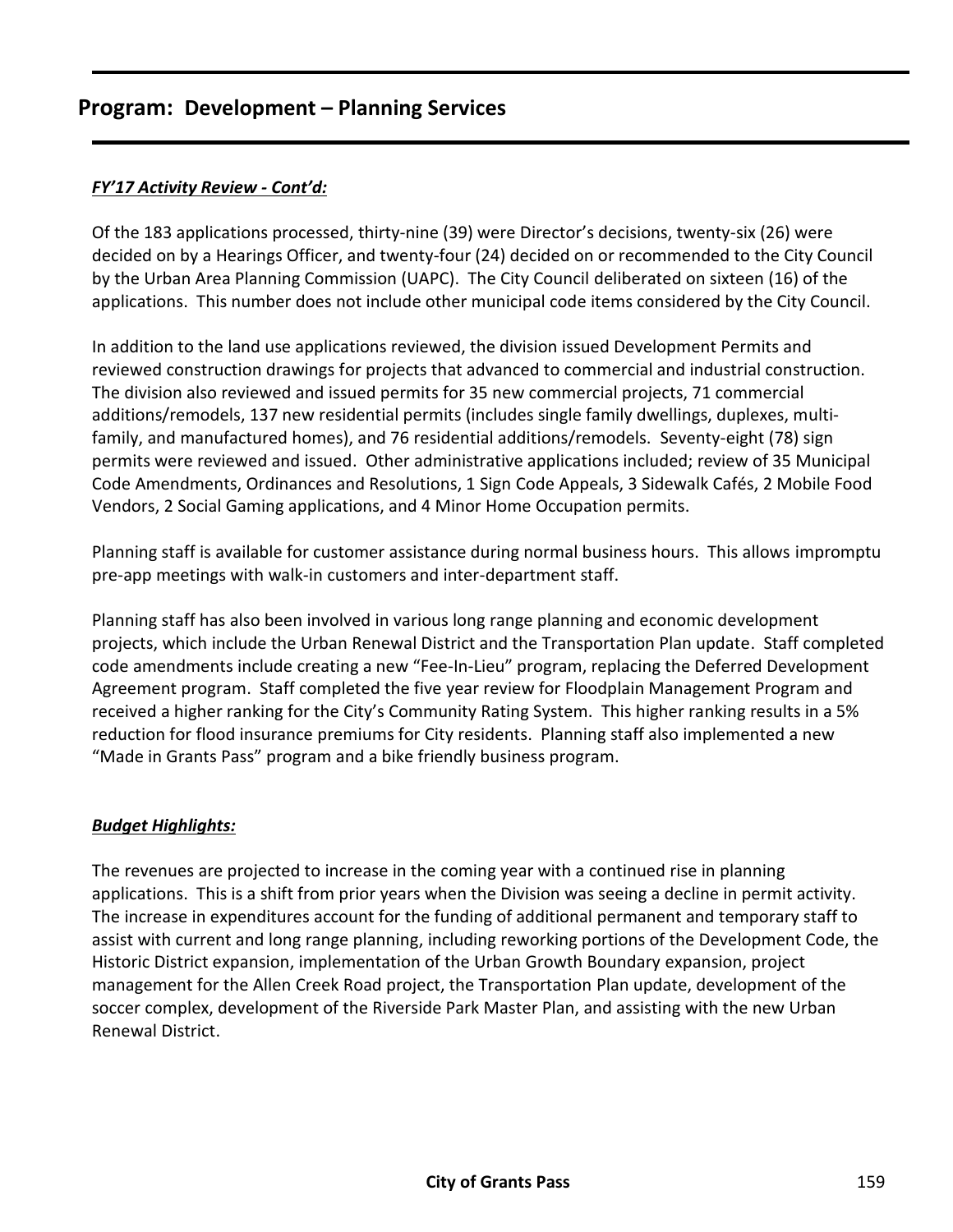|                               | <b>Financial Summary</b> |               |               |                |                 |                |           |  |  |  |  |  |
|-------------------------------|--------------------------|---------------|---------------|----------------|-----------------|----------------|-----------|--|--|--|--|--|
|                               |                          |               |               | <b>MANAGER</b> | COMMITTEE       | <b>COUNCIL</b> |           |  |  |  |  |  |
|                               | <b>ACTUAL</b>            | <b>ACTUAL</b> | <b>BUDGET</b> | RECOMMEND      | <b>APPROVED</b> | <b>ADOPTED</b> | PROJECTED |  |  |  |  |  |
| Resources                     | FY'15                    | FY'16         | FY'17         | <b>FY'18</b>   | <b>FY'18</b>    | FY'18          | FY'19     |  |  |  |  |  |
|                               | \$                       | \$            | \$            | \$             | \$              | \$             | \$        |  |  |  |  |  |
| <b>Current Resources</b>      |                          |               |               |                |                 |                |           |  |  |  |  |  |
| <b>Activity Generated</b>     |                          |               |               |                |                 |                |           |  |  |  |  |  |
| <b>Sign Permits</b>           | 7,169                    | 5,754         | 9,500         | 8,000          | 8,000           | 8,000          | 8,000     |  |  |  |  |  |
| <b>Planning Fees</b>          | 107,282                  | 159,800       | 72,700        | 107,070        | 107,070         | 107,070        | 107,070   |  |  |  |  |  |
| <b>Other Revenues</b>         | 1,310                    | 935           | 400           | 400            | 400             | 400            | 400       |  |  |  |  |  |
|                               |                          |               |               |                |                 |                |           |  |  |  |  |  |
| <b>Total Current Revenues</b> | 115,761                  | 166,489       | 82,600        | 115,470        | 115,470         | 115,470        | 115,470   |  |  |  |  |  |
| General Support               | 555,739                  | 529,337       | 747,966       | 843,347        | 843,347         | 843,347        | 893,791   |  |  |  |  |  |
|                               |                          |               |               |                |                 |                |           |  |  |  |  |  |
| <b>Total Resources</b>        | 671,500                  | 695,826       | 830,566       | 958,817        | 958,817         | 958,817        | 1,009,261 |  |  |  |  |  |

| <b>Financial Summary</b> |  |  |
|--------------------------|--|--|
|                          |  |  |

| Requirements                     | <b>ACTUAL</b><br><b>FY'15</b> | <b>ACTUAL</b><br>FY'16 | <b>BUDGET</b><br>FY'17 | <b>MANAGER</b><br>RECOMMEND<br><b>FY'18</b> | COMMITTEE<br><b>APPROVED</b><br><b>FY'18</b> | <b>COUNCIL</b><br><b>ADOPTED</b><br><b>FY'18</b> | PROJECTED<br>FY'19 |
|----------------------------------|-------------------------------|------------------------|------------------------|---------------------------------------------|----------------------------------------------|--------------------------------------------------|--------------------|
|                                  | \$                            | \$                     | \$                     | \$                                          | \$                                           | \$                                               | \$                 |
| <b>Personnel Services</b>        | 358,003                       | 377,405                | 399,981                | 519,880                                     | 519,880                                      | 519,880                                          | 547,542            |
| Materials & Supplies             | 6,037                         | 4,723                  | 8,500                  | 10,000                                      | 10,000                                       | 10,000                                           | 8,500              |
| <b>Contractual/Prof Services</b> | 29,581                        | 54,725                 | 94,410                 | 111,099                                     | 111,099                                      | 111,099                                          | 111,331            |
| <b>Direct Charges</b>            | 213,511                       | 191,208                | 247,475                | 226,038                                     | 226,038                                      | 226,038                                          | 245,488            |
| <b>Indirect Charges</b>          | 59,368                        | 62,765                 | 75,200                 | 86,800                                      | 86,800                                       | 86,800                                           | 91,400             |
| <b>Transfers Out</b>             | 5,000                         | 5,000                  | 5,000                  | 5,000                                       | 5,000                                        | 5,000                                            | 5,000              |
| <b>Total Requirements</b>        | 671,500                       | 695,826                | 830,566                | 958,817                                     | 958,817                                      | 958,817                                          | 1,009,261          |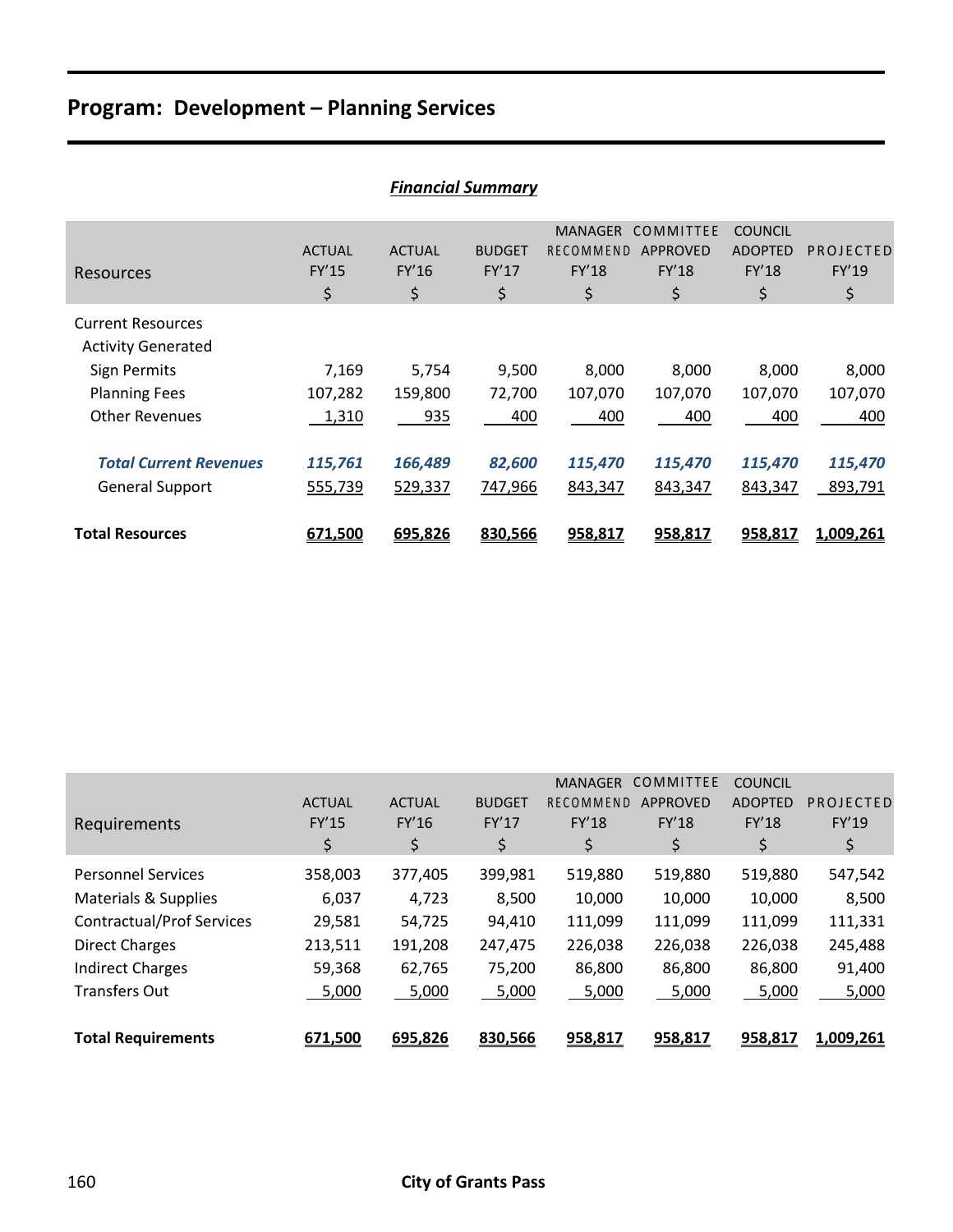| Personnel                                                       |               |                |                |                    |                   |                |                  |  |  |  |  |
|-----------------------------------------------------------------|---------------|----------------|----------------|--------------------|-------------------|----------------|------------------|--|--|--|--|
|                                                                 |               |                |                |                    | MANAGER COMMITTEE | <b>COUNCIL</b> |                  |  |  |  |  |
|                                                                 | <b>BUDGET</b> | <b>BUDGET</b>  | <b>BUDGET</b>  | RECOMMEND APPROVED |                   | <b>ADOPTED</b> | <b>PROJECTED</b> |  |  |  |  |
|                                                                 | FY'15         | FY'16          | FY'17          | FY'18              | FY'18             | <b>FY'18</b>   | FY'19            |  |  |  |  |
|                                                                 | #             | #              | #              | #                  | #                 | #              | #                |  |  |  |  |
|                                                                 |               |                |                |                    |                   |                |                  |  |  |  |  |
| Asst. Parks & CD Director                                       | 1.00          | 1.00           | 1.00           | 1.00               | 1.00              | 1.00           | 1.00             |  |  |  |  |
| Senior Planner                                                  | $2.00*$       | $2.00*$        | $2.00*$        | $2.00*$            | $2.00*$           | $2.00*$        | $2.00*$          |  |  |  |  |
| Associate Planner                                               | $4.00*$       | $4.00*$        | $4.00*$        | $4.00*$            | $4.00*$           | $4.00*$        | $4.00*$          |  |  |  |  |
| <b>Assistant Planner</b>                                        | $3.00*$       | $3.00*$        | $3.00*$        | $3.00*$            | $3.00*$           | $3.00*$        | $3.00*$          |  |  |  |  |
| Department Support Technician                                   | $1.00*$       | $1.00*$        | $1.00*$        | $1.00*$            | $1.00*$           | $1.00*$        | $1.00*$          |  |  |  |  |
| Subtotal                                                        | 11.00         | 11.00          | 11.00          | 11.00              | 11.00             | 11.00          | 11.00            |  |  |  |  |
| Asst. Parks & CD Director                                       |               |                |                |                    |                   |                |                  |  |  |  |  |
| To: Building                                                    | (0.10)        | (0.00)         | (0.00)         | (0.00)             | (0.00)            | (0.00)         | (0.00)           |  |  |  |  |
| <b>Subtotal Distributed</b>                                     | (0.10)        | (0.00)         | (0.00)         | (0.00)             | (0.00)            | (0.00)         | (0.00)           |  |  |  |  |
| <b>Total Positions</b>                                          | 10.90         | 11.00          | 11.00          | 11.00              | <b>11.00</b>      | 11.00          | 11.00            |  |  |  |  |
| <b>Total Un-Funded Positions</b>                                | (7.00)        | (7.00)         | (7.00)         | (6.00)             | (6.00)            | (6.00)         | (6.00)           |  |  |  |  |
| <b>Total Funded Positions</b>                                   | 3.90          | 4.00           | 4.00           | 5.00               | 5.00              | 5.00           | 5.00             |  |  |  |  |
| Temporary/Seasonal Hours                                        | 280           | $\overline{0}$ | $\overline{0}$ | $\overline{0}$     | $\overline{0}$    | $\overline{0}$ | $\overline{0}$   |  |  |  |  |
| *The following is a Recap of Unfunded Positions by Fiscal Year: |               |                |                |                    |                   |                |                  |  |  |  |  |
| Associate Planner                                               | 2.00          | 2.00           | 2.00           | 2.00               | 2.00              | 2.00           | 2.00             |  |  |  |  |
| <b>Assistant Planner</b>                                        | 3.00          | 3.00           | 3.00           | 2.00               | 2.00              | 2.00           | 2.00             |  |  |  |  |
| Senior Planner                                                  | 1.00          | 1.00           | 1.00           | 1.00               | 1.00              | 1.00           | 1.00             |  |  |  |  |
| Department Support Technician                                   | 1.00          | 1.00           | 1.00           | 1.00               | 1.00              | 1.00           | 1.00             |  |  |  |  |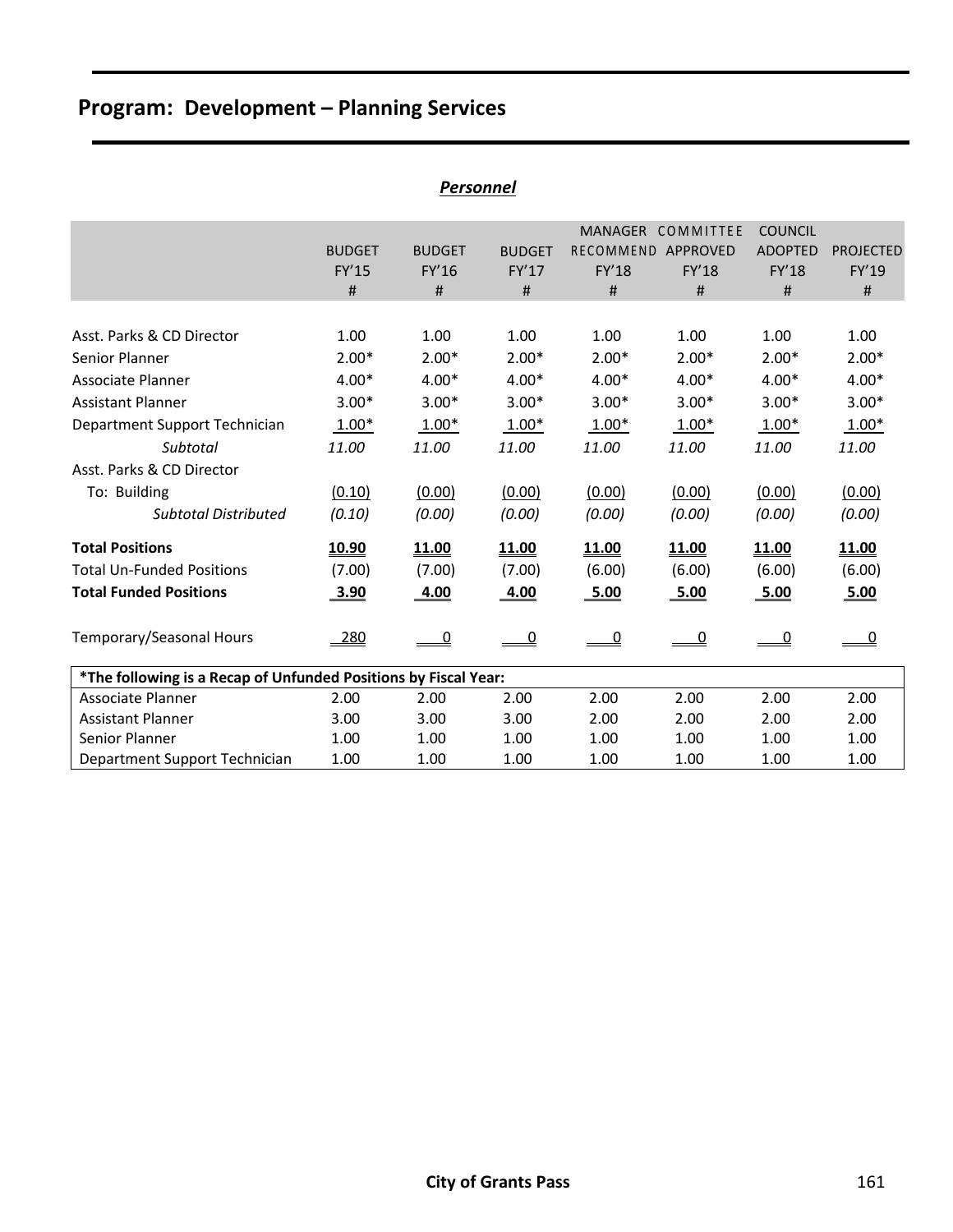### *Services Delivered***:**

The Building and Safety Division aims to effectively administer the building codes of the State of Oregon and local ordinances to ensure public health, safety & welfare; and to provide the best possible professional services to our customers.

The Building and Safety Division of the Community Development Department enforces the Oregon State Building, Mechanical, Plumbing, Fire and Electrical Codes through the review of plans for building permits and inspection of those projects. In addition, the division provides information, education and enforcement of codes to tenants, builders and property owners as a public service.

### *Performance Measurements:*

| <b>Indicator</b>                                                                     | 2014-15       |            | 2015-16       |            | 2016-17    | 2017-18    | 2018-19    |
|--------------------------------------------------------------------------------------|---------------|------------|---------------|------------|------------|------------|------------|
| <b>Outputs</b>                                                                       | <b>Actual</b> | <b>Est</b> | Actual        | <b>Est</b> | <b>Est</b> | <b>Est</b> | <b>Est</b> |
| Number of Building Inspections                                                       | 4697          | N/A        | 6761          | 4700       | 4700       | 7126       | 7126       |
| Number of Permits Issued                                                             | 1817          | N/A        | 2687          | 1850       | 1850       | 2200       | 2200       |
| <b>Effectiveness</b>                                                                 | <b>Actual</b> | Goal       | <b>Actual</b> | Goal       | Goal       | Goal       | Goal       |
| % of Single Family Residential Permits<br>Approved within 5 Business Days of Receipt | 99%           | 100%       | 99%           | 100%       | 100%       | 100%       | 100%       |
| % of Residential Inspections Completed<br>within 1 Business Day of Request           | 100%          | 100%       | 99.9%         | 100%       | 100%       | 100%       | 100%       |
| % of Commercial Inspections Completed<br>within 1 Business Day of Request            | 100%          | 100%       | 99.9%         | 100%       | 100%       | 100%       | 100%       |
| <b>Efficiency</b>                                                                    | <b>Actual</b> | Goal       | Actual        | Goal       | Goal       | Goal       | Goal       |
| <b>Building Permits Issued per FTE</b>                                               | 908           | N/A        | 1343          | >925       | >925       | >725       | >725       |

### **Building Division Performance Measures**

### *FY'18 Anticipated Accomplishments & Corresponding Council Goal - Strategic Plan Item:*

**Provide Cooperative, Shared Leadership Involving Council, Staff and Community**

**Objective 3: Ensure efficiency and effectiveness in City operations**

- **Action 1:** Implement an E-Permitting system for building and planning.
- **Action 9:** Streamline processes at the City level for ease of development.

### *Budget Highlights:*

FY'18 budgeted expenses have increased approximately 26% to FY'17 budgeted expenses. Budgeted FY'18 revenues have increased approximately 10% from budgeted FY'17 revenues. The FY'18 budget adds one position for a total of 3 funded positions and 4 positions to remain vacant and unfunded.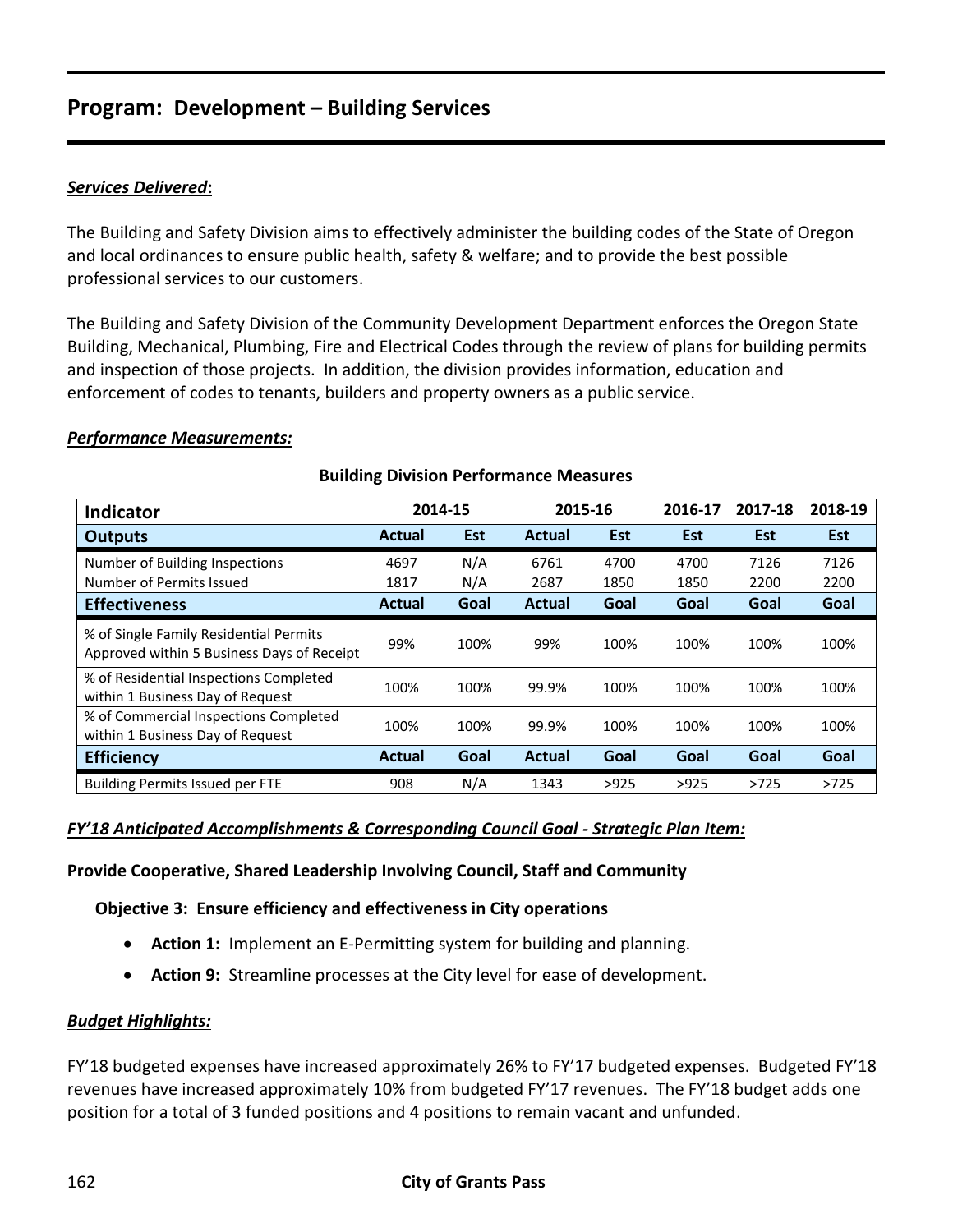



### *FY'17 Activity Review:*

In the first nine months of FY'17 we permitted and provided inspection services for 2,087 permits, compared to 1,919 permits in the first nine months of FY'16. The building construction valuation for the first nine months of FY'17 compared to the same period in FY'16, shows an decrease of approximately 12%.



<sup>\*7/1/16-3/31/17</sup>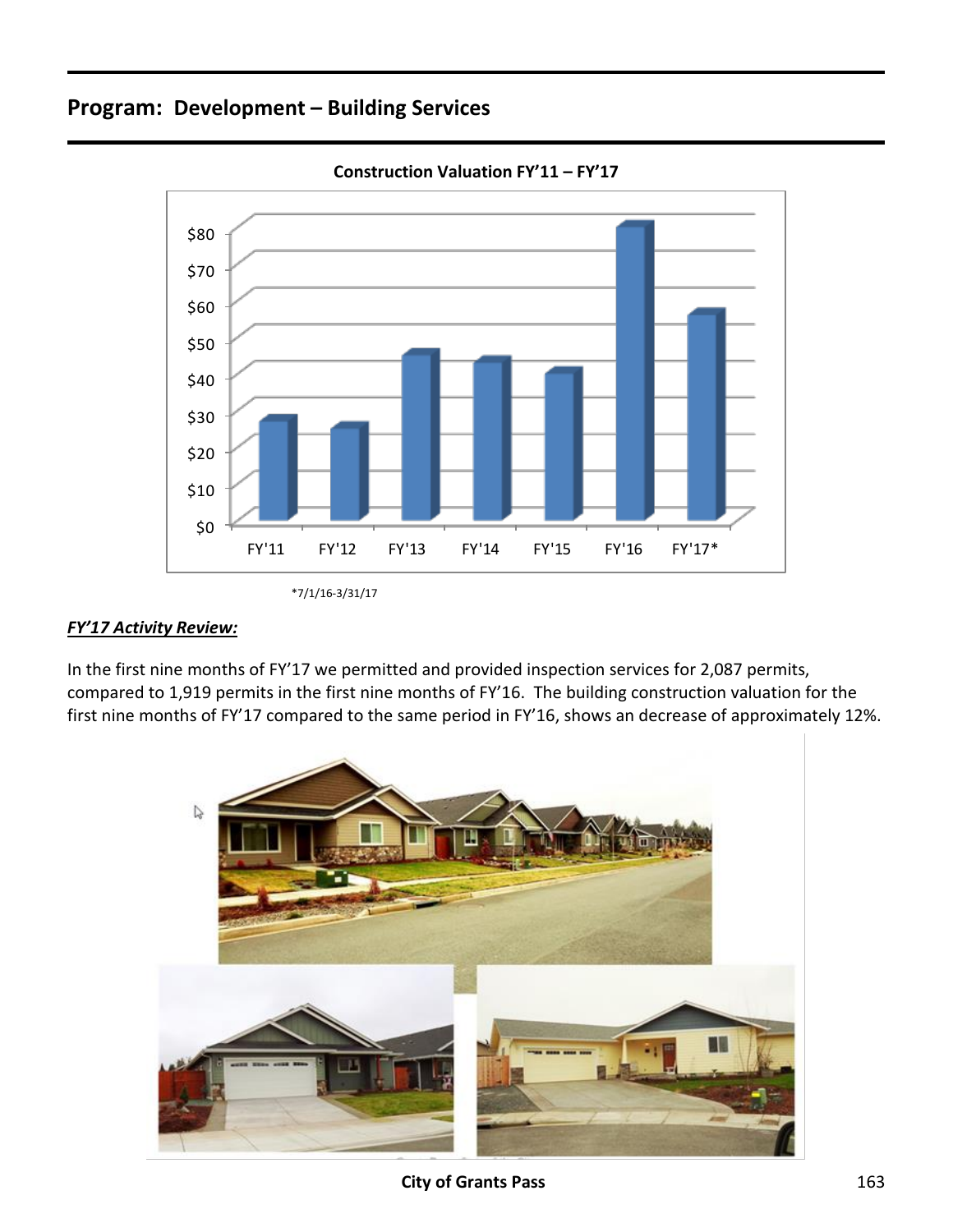| <b>FINANCIAI SUMMATY</b>                              |                              |                              |                              |                                                   |                                             |                                                 |                          |  |  |  |
|-------------------------------------------------------|------------------------------|------------------------------|------------------------------|---------------------------------------------------|---------------------------------------------|-------------------------------------------------|--------------------------|--|--|--|
| Resources                                             | <b>ACTUAL</b><br>FY'15<br>\$ | <b>ACTUAL</b><br>FY'16<br>\$ | <b>BUDGET</b><br>FY'17<br>\$ | <b>MANAGER</b><br><b>RECOMMEND</b><br>FY'18<br>\$ | COMMITTEE<br><b>APPROVED</b><br>FY'18<br>\$ | <b>COUNCIL</b><br><b>ADOPTED</b><br>FY'18<br>\$ | PROJECTED<br>FY'19<br>\$ |  |  |  |
| <b>Beginning Balance</b>                              | 605,788                      | 747,270                      | 995,270                      | 1,178,486                                         | 1,178,486                                   | 1,178,486                                       | 1,006,533                |  |  |  |
| <b>Current Resources</b><br><b>Activity Generated</b> |                              |                              |                              |                                                   |                                             |                                                 |                          |  |  |  |
| <b>Building Permits</b>                               | 178,872                      | 312,030                      | 175,000                      | 192,500                                           | 192,500                                     | 192,500                                         | 192,500                  |  |  |  |
| <b>Plumbing Permits</b>                               | 63,220                       | 109,732                      | 59,000                       | 64,900                                            | 64,900                                      | 64,900                                          | 64,900                   |  |  |  |
| <b>Mechanical Permits</b>                             | 48,502                       | 73,892                       | 40,000                       | 44,000                                            | 44,000                                      | 44,000                                          | 44,000                   |  |  |  |
| <b>Sewer Permits</b>                                  | 3,574                        | 3,421                        | 3,000                        | 3,300                                             | 3,300                                       | 3,300                                           | 3,300                    |  |  |  |
| <b>Electrical Permits</b>                             | 63,326                       | 108,072                      | 60,000                       | 66,000                                            | 66,000                                      | 66,000                                          | 66,000                   |  |  |  |
| <b>Development Charges</b>                            | 243,554                      | 213,952                      | 165,000                      | 181,500                                           | 181,500                                     | 181,500                                         | 181,500                  |  |  |  |
| Interest on Investments                               | 2,966                        | 6,618                        | 3,000                        | 11,500                                            | 11,500                                      | 11,500                                          | 11,500                   |  |  |  |
| Miscellaneous Revenue                                 | 1,098                        | 0                            | 0                            | 0                                                 | 0                                           | 0                                               | 0                        |  |  |  |
| <b>Total Current Revenues</b>                         | 605,112                      | 827,717                      | 505,000                      | 563,700                                           | 563,700                                     | 563,700                                         | 563,700                  |  |  |  |
| <b>Total Resources</b>                                | 1,210,900                    | 1,574,987                    | 1,500,270                    | 1,742,186                                         | 1,742,186                                   | 1,742,186                                       | 1,570,233                |  |  |  |

| <b>Financial Summary</b> |
|--------------------------|
|--------------------------|

|                                  |               |               |               | <b>MANAGER</b>   | COMMITTEE | <b>COUNCIL</b> |           |
|----------------------------------|---------------|---------------|---------------|------------------|-----------|----------------|-----------|
|                                  | <b>ACTUAL</b> | <b>ACTUAL</b> | <b>BUDGET</b> | <b>RECOMMEND</b> | APPROVED  | <b>ADOPTED</b> | PROJECTED |
| Requirements                     | <b>FY'15</b>  | <b>FY'16</b>  | FY'17         | FY'18            | FY'18     | FY'18          | FY'19     |
|                                  | \$            | \$            | \$            | \$               | \$        | \$             | \$        |
| <b>Personnel Services</b>        | 224,907       | 236,159       | 250,428       | 356,384          | 356,384   | 356,384        | 370,524   |
| Materials & Supplies             | 3,367         | 1,174         | 6,700         | 7,700            | 7,700     | 7,700          | 7,200     |
| <b>Contractual/Prof Services</b> | 71,397        | 93,284        | 111,246       | 115,109          | 115,109   | 115,109        | 115,791   |
| <b>Direct Charges</b>            | 122,599       | 110,595       | 163,625       | 189,460          | 189,460   | 189,460        | 198,084   |
| <b>Indirect Charges</b>          | 41,360        | 44,087        | 53,300        | 67,000           | 67,000    | 67,000         | 69,160    |
| <b>Subtotal Expenditures</b>     | 463,630       | 485,299       | 585,299       | 735,653          | 735,653   | 735,653        | 760,759   |
| Contingencies                    | 0             | $\Omega$      | 914,971       | 1,006,533        | 1,006,533 | 1,006,533      | 809,474   |
| <b>Ending Balance</b>            | 747,270       | 1,089,688     | 0             | 0                | 0         | 0              | 0         |
| <b>Total Requirements</b>        | 1,210,900     | 1,574,987     | 1,500,270     | 1,742,186        | 1,742,186 | 1,742,186      | 1,570,233 |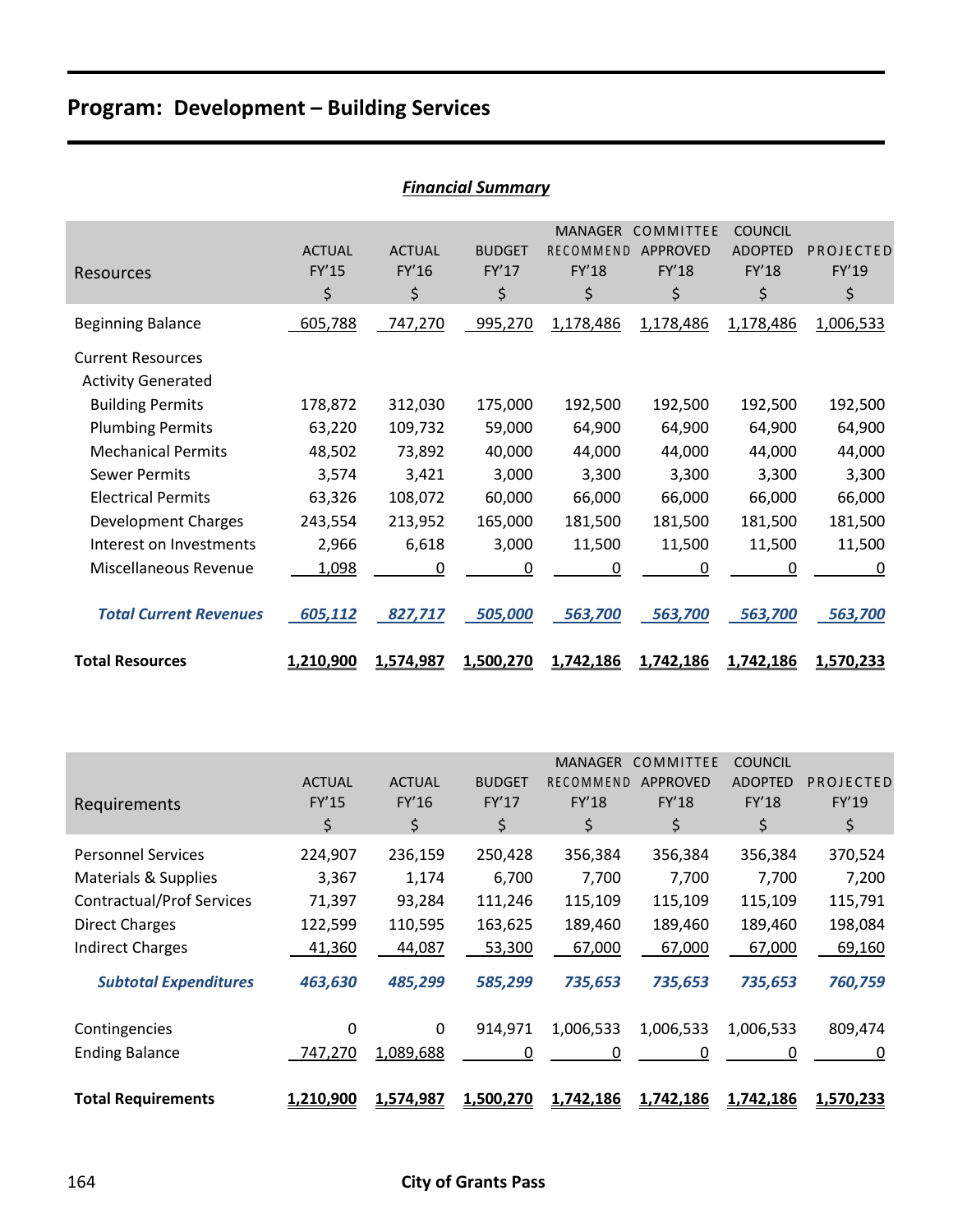| <u>Personnel</u>                                                                                        |                                    |                                    |                                    |                                                  |                                            |                                                       |                                    |  |  |  |
|---------------------------------------------------------------------------------------------------------|------------------------------------|------------------------------------|------------------------------------|--------------------------------------------------|--------------------------------------------|-------------------------------------------------------|------------------------------------|--|--|--|
|                                                                                                         | <b>BUDGET</b><br><b>FY'15</b><br># | <b>BUDGET</b><br>FY'16<br>#        | <b>BUDGET</b><br>FY'17<br>#        | <b>MANAGER</b><br>RECOMMEND<br><b>FY'18</b><br># | COMMITTEE<br>APPROVED<br><b>FY'18</b><br># | <b>COUNCIL</b><br><b>ADOPTED</b><br><b>FY'18</b><br># | PROJECTED<br>FY'19<br>#            |  |  |  |
| <b>Building Official</b><br><b>Building Inspector/Plans Examiner</b><br>Office Assistant II<br>Subtotal | 1.00<br>$5.00*$<br>$1.00*$<br>7.00 | 1.00<br>$5.00*$<br>$1.00*$<br>7.00 | 1.00<br>$5.00*$<br>$1.00*$<br>7.00 | 1.00<br>$5.00*$<br>$1.00*$<br>7.00               | 1.00<br>$5.00*$<br>$1.00*$<br>7.00         | 1.00<br>$5.00*$<br>$1.00*$<br>7.00                    | 1.00<br>$5.00*$<br>$1.00*$<br>7.00 |  |  |  |
| Asst. Parks & CD Director<br>From: Planning<br><b>Subtotal Distributed</b>                              | 0.10<br>0.10                       | 0.00<br>0.00                       | 0.00<br>0.00                       | 0.00<br>0.00                                     | 0.00<br>0.00                               | 0.00<br>0.00                                          | 0.00<br>0.00                       |  |  |  |
| <b>Total Positions</b><br><b>Total Un-Funded Positions</b><br><b>Total Funded Positions</b>             | <u>7.10</u><br>(5.00)<br>2.10      | 7.00<br>(5.00)<br>2.00             | 7.00<br>(5.00)<br>2.00             | <u>7.00</u><br>(4.00)<br>3.00                    | <u>7.00</u><br>(4.00)<br>3.00              | 7.00<br>(4.00)<br>3.00                                | 7.00<br>(4.00)<br>3.00             |  |  |  |
| *The following is a Recap of Unfunded Positions by Fiscal Year:                                         |                                    |                                    |                                    |                                                  |                                            |                                                       |                                    |  |  |  |
| Building Inspector/Plans Examiner<br><b>Office Assistant I</b>                                          | 4.00<br>1.00                       | 4.00<br>1.00                       | 4.00<br>1.00                       | 3.00<br>1.00                                     | 3.00<br>1.00                               | 3.00<br>1.00                                          | 3.00<br>1.00                       |  |  |  |

#### *Personnel*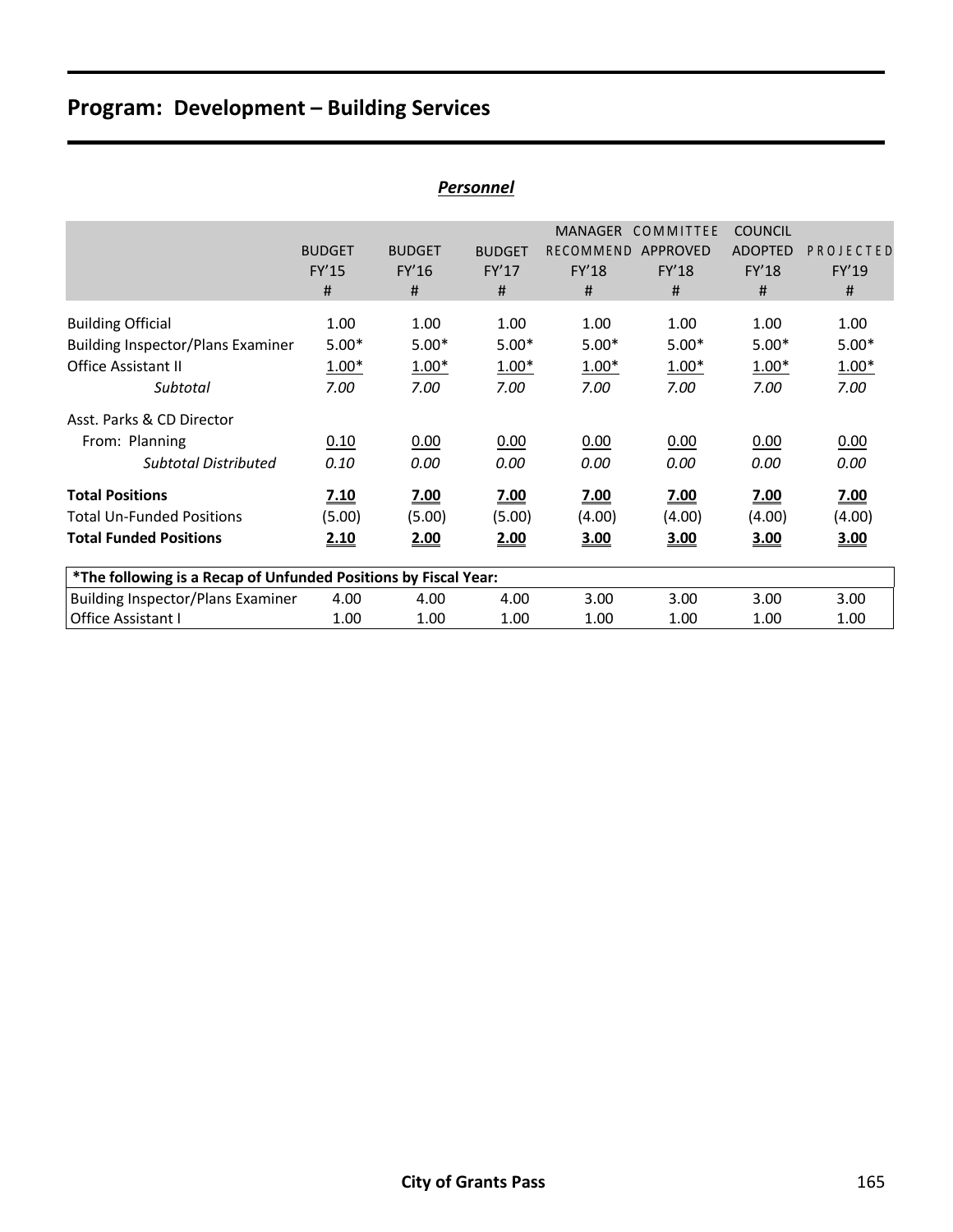### *Services Delivered:*

Advocates and promotes the development of a vibrant business culture within the City, by assisting business enterprises navigating the various City review processes. Proactively facilitates and maintains positive, effective working relationships, with and between, the City of Grants Pass business community, City staff, City departments and other organizations, through collaboration and communications. Provides support to City projects to assure adequate outreach and communication is provided to the business community, in advance of large projects. Identify barriers to economic development and/or business development activities. Coordinate, monitor, and provide support to City businesses, including completing research, conducting analysis and preparing related reports. Participates on committees as a representative of the City, and interfaces with businesses in a manner that promotes business development activities.

This program leads the City's economic development efforts and supports the regional and the City and County's Joint Economic Development Strategic plan implementation. Business recruitment from outside the area is primarily the responsibility of SOREDI and the Oregon Economic & Community Development Department (OECDD).

| <b>Indicator</b>                                 | 2014-15                  |            | 2015-16       |            | 2016-17 | 2017-18    | 2018-19    |
|--------------------------------------------------|--------------------------|------------|---------------|------------|---------|------------|------------|
|                                                  |                          |            |               |            |         |            |            |
| <b>Outputs</b>                                   | Actual                   | <b>Est</b> | <b>Actual</b> | <b>Est</b> | Est     | <b>Est</b> | <b>Est</b> |
| <b>Businesses Approved for Economic</b>          |                          |            |               |            |         |            |            |
| Incentive Grants                                 | 6                        | 5          | 4             | 5.         | 5       | 5          | 5          |
| (Community Development)                          |                          |            |               |            |         |            |            |
| Number of Businesses Expanded (SBDC)             | $\overline{\phantom{a}}$ | 3          | 8             | 3          | 3       | 3          | 3          |
| Average Monthly Contacts with Local              |                          | 10         | 18            | 10         | 10      | 10         | 10         |
| <b>Businesses (Business Advocate)</b>            |                          |            |               |            |         |            |            |
| <b>Business Trainings events Provided (SBDC)</b> | 100                      | 4          | 94            | 4          | 50      | 50         | 50         |
| <b>Effectiveness</b>                             | Actual                   | Goal       | <b>Actual</b> | Goal       | Goal    | Goal       | Goal       |
| Jobs Generated (SBDC)                            | 97                       | 200        | 88            | 200        | 100     | 100        | 100        |
| Investment of Capital (SBDC)                     | \$3.4 Mil                | \$1 Mill   | \$5.1Mil      | \$1 Mil    | \$1 Mil | \$3 Mil    | \$3Mil     |

### *Performance Measurements:*

### **Economic Development Performance Measures**

### *FY'18 Anticipated Accomplishments & Corresponding Council Goal - Strategic Plan Item:*

### **Encourage Economic Prosperity**

### **Objective 1: Facilitate an environment to encourage business prosperity and economic opportunities**

- Prepare funding package to resolve sewer issues in Spalding Park.
- Light storefronts downtown (CDBG) Grants of \$1000 \$1500.
- Look into a partnership with Rogue Allure Hotel channel to promote tourism and economic development.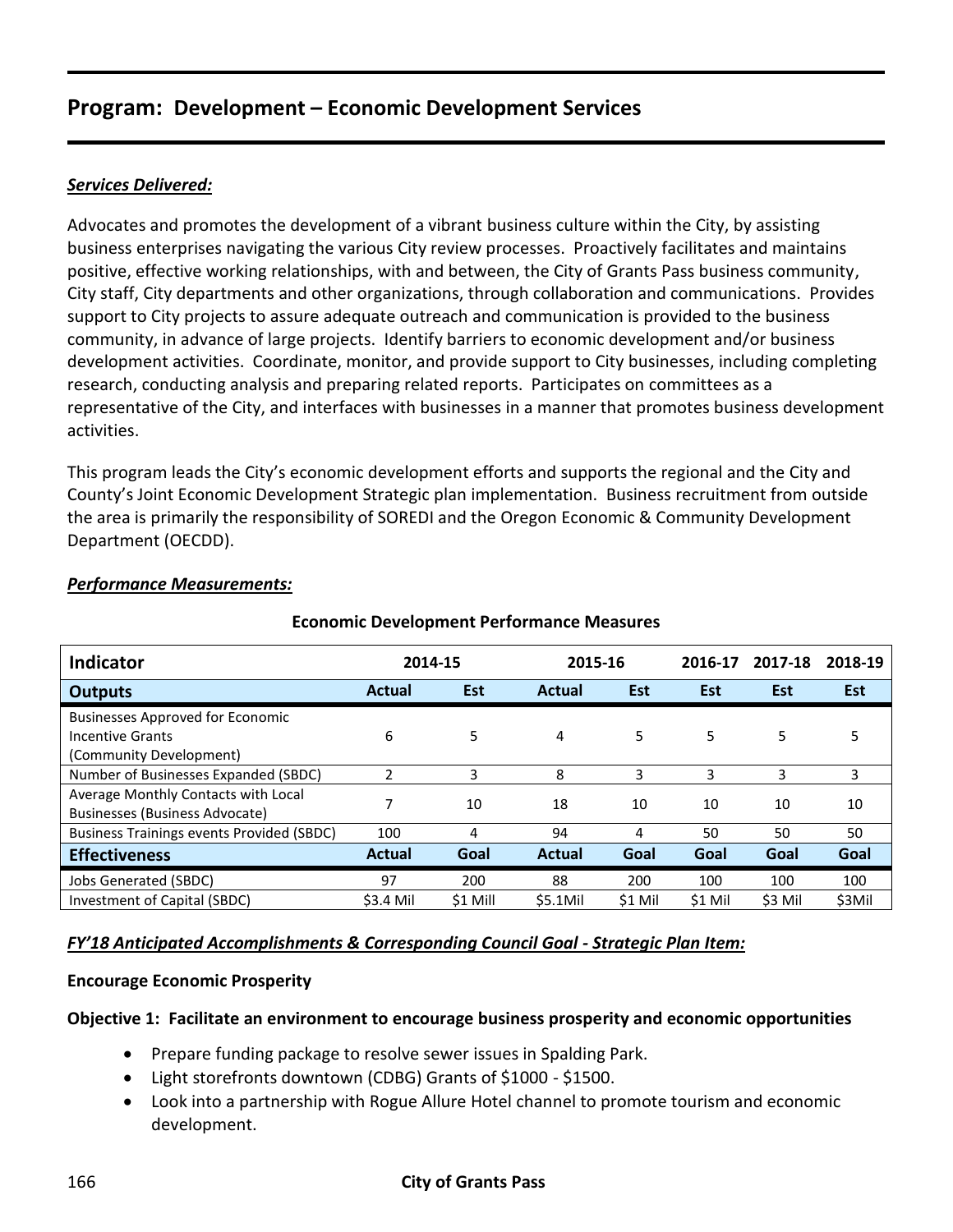### *FY'18 Anticipated Accomplishments & Corresponding Council Goal - Strategic Plan Item – Cont'd:*

- Partner to develop incubator facilities.
- Develop a brochure for economic opportunities in Grants Pass.
- Support (implement) Small-Scale/Craft manufacturing/Main Street.
- Encourage businesses to develop jobs in and around the City.
- Develop additional industrial land.
- Promote murals within the Historic District that are based on local history.

### **Objective 4: Adopt an Economic Development Plan**

• Adopt an Economic Development Plan.

Economic development activity helps to define the future of the Community. Immediate return on investment, while important, may not be as important as long-term viability. Having the combined focus of the County and the City, with assistance from the State and other participating agencies, such as the Small Business Development Center (SBDC), RCC and other regional agencies will help develop the region and the City as a desirable place to conduct business.

### *Budget Highlights:*

The Joint Economic Strategic Plan as well as the Collaborative Economic Development Committee (CEDC) has been adopted by both the City and the County. The next step is to appoint the committee and to start working on goals. The City also adopted the Urban Renewal Plan. Beginning in fiscal year 2018, the City will be generating funding for identified projects.

### *FY'17 Activity Review:*

There was a First Impression Study conducted in Grants Pass and one of the findings was the need for wayfinding signs for pedestrian traffic. The City then implemented a program to encourage blade signs for downtown merchants. The City of Grants Pass and RCC with the assistance of the SBDC is getting closer to an agreement to conduct a feasibility study for an incubator/innovation hub/makerspace. A link on the City website is dedicated to makers and small-scale manufacturers to promote "Made in Grants Pass" products. The City's Business Advocate is an active partner within our region, working closely with the County, SBDC, RCC, Chamber of Commerce, SOREDI, Business Oregon, and Grants Pass High School. Active engagement in Business Retention and Expansion, Business and Education Partnership, Hotelier meetings, Chamber Greeters, SOREDI meetings and the SBDC connection, promotes the City in a proactive and positive way.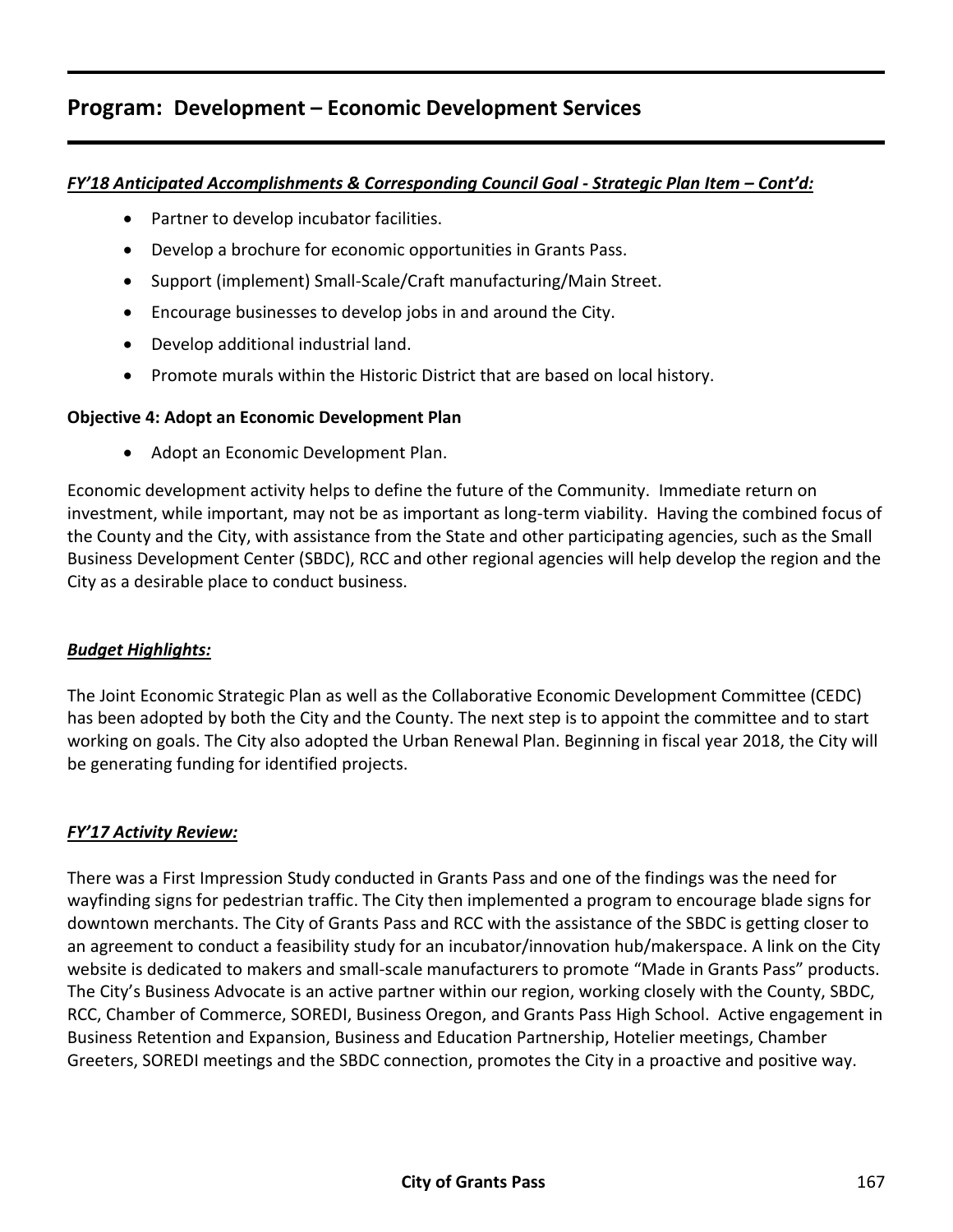|                                                       | <b>Financial Summary</b>     |                              |                              |                                            |                                             |                                                 |                          |  |  |  |
|-------------------------------------------------------|------------------------------|------------------------------|------------------------------|--------------------------------------------|---------------------------------------------|-------------------------------------------------|--------------------------|--|--|--|
| Resources                                             | <b>ACTUAL</b><br>FY'15<br>\$ | <b>ACTUAL</b><br>FY'16<br>\$ | <b>BUDGET</b><br>FY'17<br>\$ | <b>MANAGER</b><br>RECOMMEND<br>FY'18<br>\$ | COMMITTEE<br><b>APPROVED</b><br>FY'18<br>\$ | <b>COUNCIL</b><br><b>ADOPTED</b><br>FY'18<br>\$ | PROJECTED<br>FY'19<br>\$ |  |  |  |
| <b>Beginning Balance</b>                              | 41,848                       | 74,878                       | 80,300                       | 67,753                                     | 67,753                                      | 67,753                                          | 29,400                   |  |  |  |
| <b>Current Resources</b><br><b>Activity Generated</b> |                              |                              |                              |                                            |                                             |                                                 |                          |  |  |  |
| GP Redevelopment Agency                               | 0                            | 0                            | 0                            | 5,000                                      | 5,000                                       | 5,000                                           | 10,000                   |  |  |  |
| <b>Other Revenues</b>                                 | 341                          | 0                            | 0                            | 0                                          | 0                                           | $\Omega$                                        | 0                        |  |  |  |
| <b>Transfer from Room Tax</b>                         | 151,104                      | 139,253                      | 183,400                      | 177,900                                    | 177,900                                     | 177,900                                         | 171,800                  |  |  |  |
| Transfer from Indust, Loans                           | 5,000                        | 5,000                        | 0                            | 0                                          | 0                                           | 0                                               | 0                        |  |  |  |
| <b>Total Current Revenues</b>                         | 156,445                      | 144,253                      | 183,400                      | 182,900                                    | 182,900                                     | 182,900                                         | 181,800                  |  |  |  |
| <b>General Support</b>                                | (1)                          |                              | 0                            | 0                                          | 0                                           | 0                                               | 2,685                    |  |  |  |
| <b>Total Resources</b>                                | <u>198,292</u>               | <u>219,132</u>               | 263,700                      | 250,653                                    | 250,653                                     | 250,653                                         | 213,885                  |  |  |  |

|                                  |               |               |               | <b>MANAGER</b>   | COMMITTEE       | <b>COUNCIL</b> |           |
|----------------------------------|---------------|---------------|---------------|------------------|-----------------|----------------|-----------|
|                                  | <b>ACTUAL</b> | <b>ACTUAL</b> | <b>BUDGET</b> | <b>RECOMMEND</b> | <b>APPROVED</b> | <b>ADOPTED</b> | PROJECTED |
| Requirements                     | <b>FY'15</b>  | FY'16         | FY'17         | <b>FY'18</b>     | <b>FY'18</b>    | <b>FY'18</b>   | FY'19     |
|                                  | \$            | \$            | \$            | \$               | \$              | \$             | \$        |
| <b>Personnel Services</b>        | 58,846        | 54,664        | 91,024        | 96,150           | 96,150          | 96,150         | 102,844   |
| Materials & Supplies             | 32            | 652           | 200           | 1,145            | 1,145           | 1,145          | 200       |
| <b>Contractual/Prof Services</b> | 49,118        | 48,618        | 104,448       | 99,380           | 99,380          | 99,380         | 88,430    |
| <b>Direct Charges</b>            | 4,464         | 4,380         | 4,378         | 4,378            | 4,378           | 4,378          | 4,378     |
| <b>Indirect Charges</b>          | 10,954        | 10,819        | 20,200        | 20,200           | 20,200          | 20,200         | 18,033    |
| <b>Subtotal Expenditures</b>     | 123,414       | 119,133       | 220,250       | 221,253          | 221,253         | 221,253        | 213,885   |
| <b>Ending Balance</b>            | 74,878        | 99,999        | 43,450        | 29,400           | 29,400          | 29,400         | 0         |
| <b>Total Requirements</b>        | 198,292       | 219,132       | 263,700       | 250,653          | 250,653         | 250,653        | 213,885   |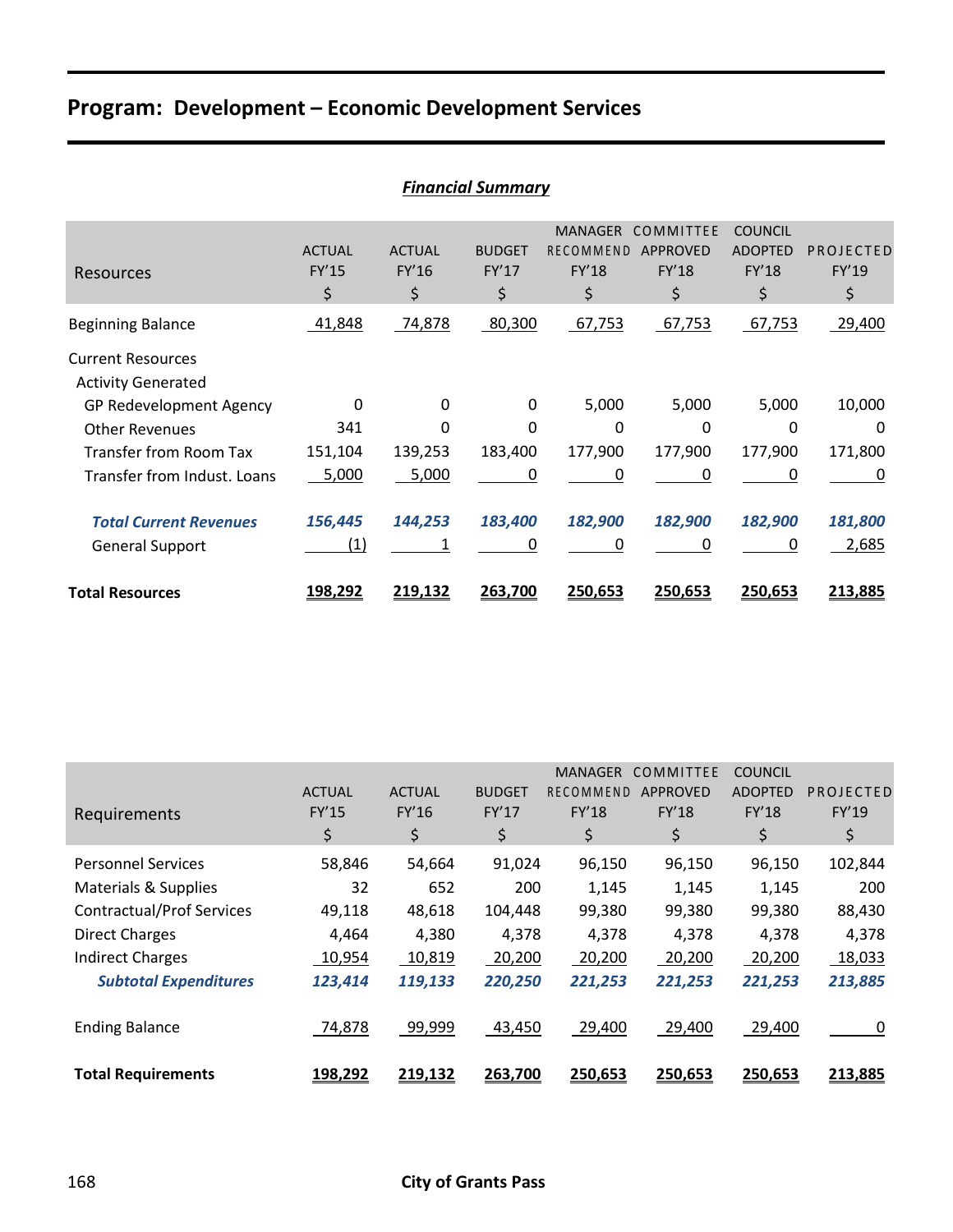| <b>Personnel</b>            |               |               |               |                    |                   |                |             |  |  |  |
|-----------------------------|---------------|---------------|---------------|--------------------|-------------------|----------------|-------------|--|--|--|
|                             |               |               |               |                    | MANAGER COMMITTEE | <b>COUNCIL</b> |             |  |  |  |
|                             | <b>BUDGET</b> | <b>BUDGET</b> | <b>BUDGET</b> | RECOMMEND APPROVED |                   | <b>ADOPTED</b> | PROJECTED   |  |  |  |
|                             | FY'15         | FY'16         | FY'17         | <b>FY'18</b>       | FY'18             | <b>FY'18</b>   | FY'19       |  |  |  |
|                             | #             | #             | #             | #                  | #                 | #              | #           |  |  |  |
| <b>Economic Development</b> |               |               |               |                    |                   |                |             |  |  |  |
| <b>Business Advocate</b>    | 1.00          | 1.00          | 1.00          | 1.00               | 1.00              | 1.00           | 1.00        |  |  |  |
| <b>Total Positions</b>      | 1.00          | 1.00          | 1.00          | <u>1.00</u>        | <u>1.00</u>       | <u>1.00</u>    | <u>1.00</u> |  |  |  |

*Partner Agencies:*









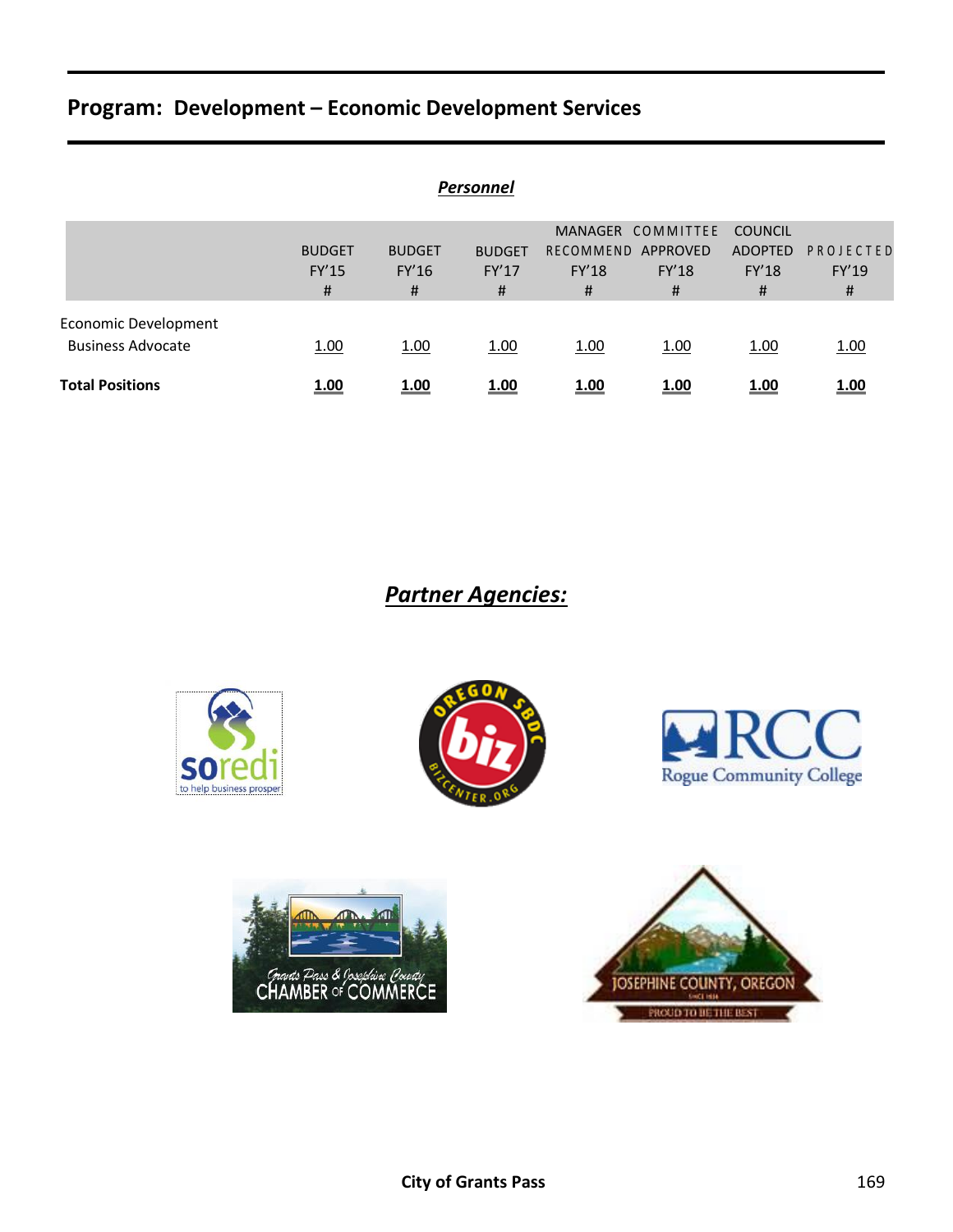### *Services Delivered:*

The Downtown Development Services promotes and enhances a vibrant commercial and cultural district with supporting infrastructure, maintenance, security, information exchange, marketing and promotions.

This program provides support for businesses and visitors to the downtown areas. It maintains the public infrastructure including: sidewalks, developed alleyways, public parking lots, street lighting, tree canopy, drinking fountains, benches, bicycle parking and public areas. It provides for public restrooms and Parking Enforcement. Recent downtown merchant surveys include: Light up the alleys survey, Downtown parking survey, two park bench surveys and H Street 3-hour parking survey.

The goal is to provide:

- A clean, safe, well-lit, maintained and inviting appearance.
- Appealing sidewalks.
- Activities that attract and benefit area residents, businesses, and visitors.
- A reputation for welcoming and supporting new businesses.
- Creative and fresh places where people will shop, enjoy, remember and return.
- Work closely with downtown businesses to enhance information exchange and working relationships.

**Downtown Performance Measures**

| <b>Indicator</b>                                                   | 2014-15 |            | 2015-16 |      | 2016-17    | 2017-18    | 2018-19    |
|--------------------------------------------------------------------|---------|------------|---------|------|------------|------------|------------|
| <b>Outputs</b>                                                     | Actual  | <b>Est</b> | Actual  | Est  | <b>Est</b> | <b>Est</b> | <b>Est</b> |
| Number of Merchant Surveys                                         | 3       | 3          | 3       | 3    | 3          | 3          | 3          |
| <b>Effectiveness</b>                                               | Actual  | Goal       | Actual  | Goal | Goal       | Goal       | Goal       |
| % of posted hours downtown restrooms<br>are in clean/working order | 97%     | 95%        | 96.7%   | 95%  | 95%        | 95%        | 95%        |
| <b>Efficiency</b>                                                  | Actual  | Goal       | Actual  | Goal | Goal       | Goal       | Goal       |
| Community Service Officer Hours in DT                              | 2080    | 2080       | 2080    | 2080 | 2080       | 2080       | 2080       |

#### *Performance Measurements:*

# *FY'18 Anticipated Accomplishments & Corresponding Council Goal - Strategic Plan Item:*

### **Keep Citizens Safe**

### **Objective 5: Enhance a safe and secure environment**

Light up downtown in alleyways and railroad tracks.

### **Encourage Economic Opportunities**

### **Objective 1: Facilitate an environment to encourage business prosperity and economic opportunities**

- Light storefronts downtown.
- Partner to develop incubator facilities.
- Support small-scale Craft Manufacturing/Main Street.

### **Objective 2: Enhance commercial district to create quality shopping and dining experiences**

Welcome center, public restrooms and Public Safety substation for downtown.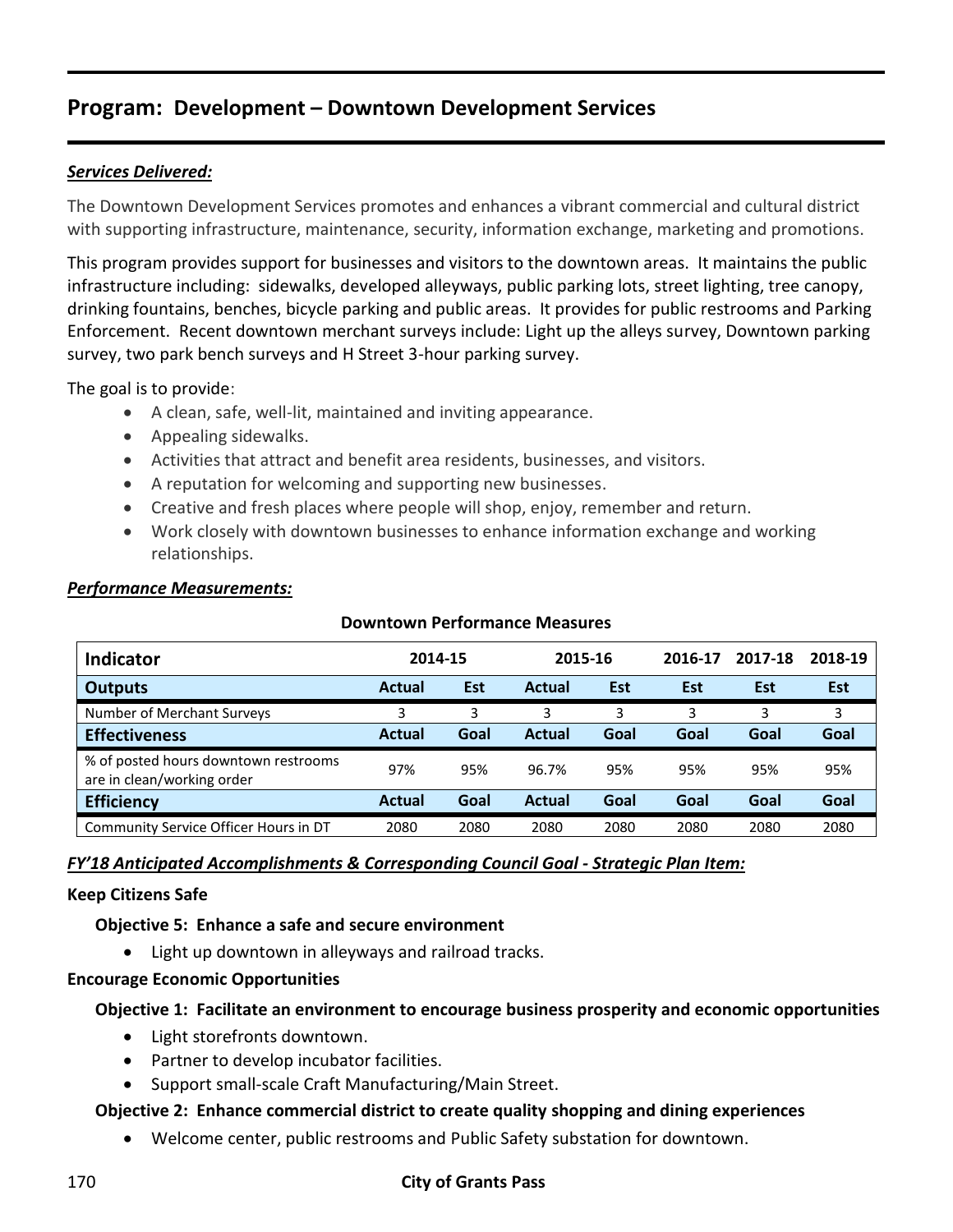### *FY'18 Anticipated Accomplishments & Corresponding Council Goal - Strategic Plan Item - Cont'd:*

### **Maintain, Operate and Expand our Infrastructure to Meet Community Needs**

### **Objective 4: Ensure transportation infrastructure needs are met**

• Rehabilitate Redwood lot.

### **Objective 8: Increase opportunities to promote character and community spirit**

- Explore improvement of North Grants Pass coming off of Merlin Hill.
- Promote City Rebranding/Brand refreshing throughout the City.
- Exterior building remodel for the Downtown Welcome Center.
- Military Flag Memorial.
- Replace Municipal Building sign to match entry signs.
- Expand implementation of the City's Branding.
- Expand the downtown hardscape.
- Improve the street scape in  $5<sup>th</sup>$  & H Street for multiple uses.
- Redwood Empire sign restoration.

### **Objective 9: Provide an environment to help preserve and enhance Grants Pass' historical assets**

 Refurbish and consider adding "Welcome to Grants Pass, established 1887" to "It's the Climate" sign.

### *Budget Highlights:*

Enhancement and maintenance of the downtown physical environment is an ongoing project and priority. The City outsources many elements of this service through contracts to help ensure prompt communication on maintenance and service issues, visitor information, and promotional programs with merchants. This is the primary role of the Travel, Tourism and Downtown Services contractor. The flower basket program and the winter holiday events are supported through this program and they will be maintained at the current service level.

### *FY'17 Activity Review:*

Downtown is the heart of the community and receives support from City staff, Contractors, the Chamber of Commerce, and many individual merchants. Many successful events, such as Back to the 50's and Art Along the Rogue, are staged in the downtown area, which helps to bring additional customers and an awareness of the variety of shops and restaurants available.

City activities have resulted in better lighting in the alleyways and along the railroad tracks, improved downtown landscaping, expansion of the year-round tree lighting and businesses more engaged in making storefronts, especially those that are temporally closed, look more appealing to visitors and citizens.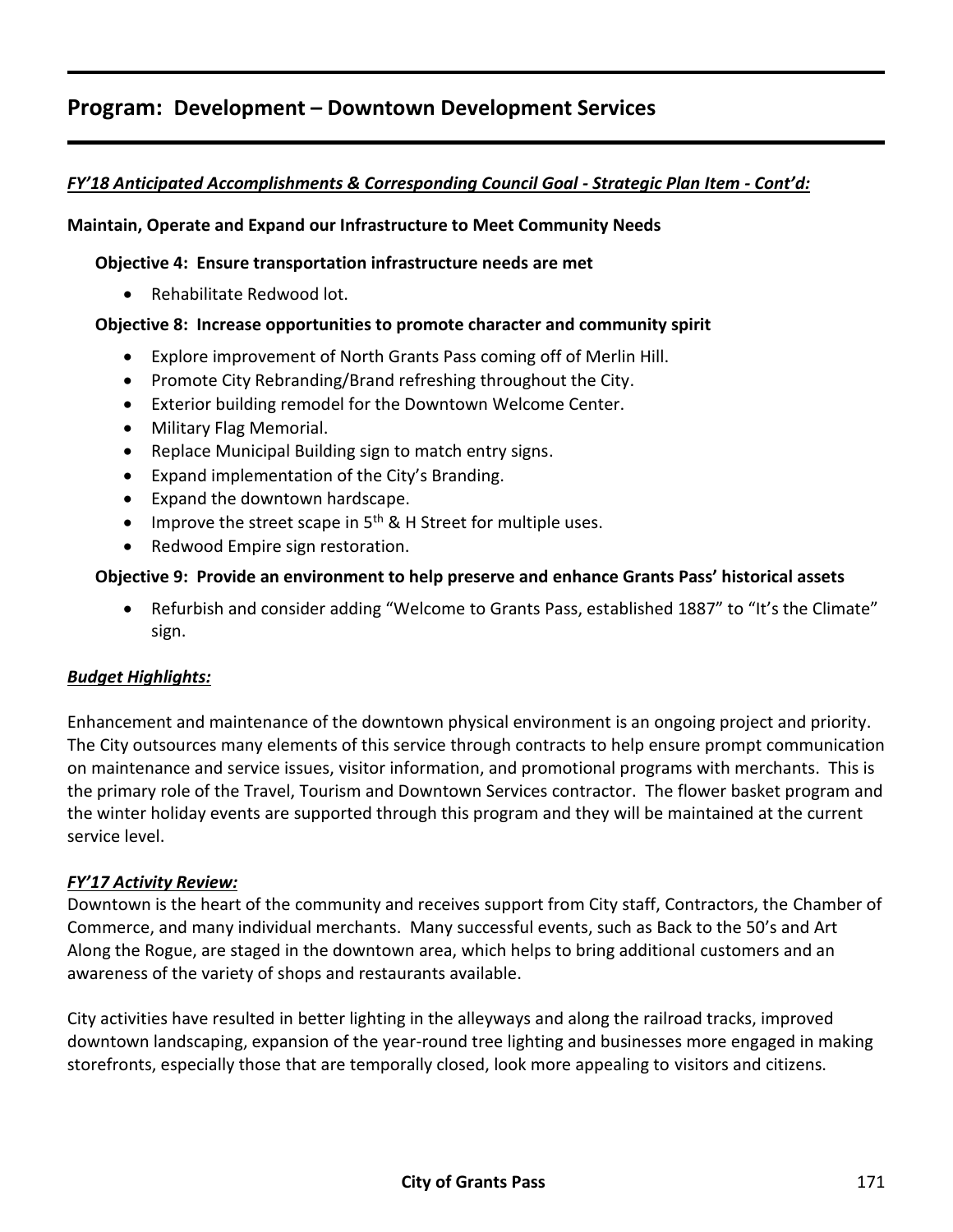|                                                       | I MUHUMI JUMMUU Y            |                              |                              |                                                          |                                             |                                                 |                          |  |  |  |
|-------------------------------------------------------|------------------------------|------------------------------|------------------------------|----------------------------------------------------------|---------------------------------------------|-------------------------------------------------|--------------------------|--|--|--|
| Resources                                             | <b>ACTUAL</b><br>FY'15<br>\$ | <b>ACTUAL</b><br>FY'16<br>\$ | <b>BUDGET</b><br>FY'17<br>\$ | <b>MANAGER</b><br><b>RECOMMEND</b><br><b>FY'18</b><br>\$ | COMMITTEE<br>APPROVED<br><b>FY'18</b><br>\$ | <b>COUNCIL</b><br><b>ADOPTED</b><br>FY'18<br>\$ | PROJECTED<br>FY'19<br>\$ |  |  |  |
| <b>Current Resources</b><br><b>Activity Generated</b> |                              |                              |                              |                                                          |                                             |                                                 |                          |  |  |  |
| <b>Parking Lot Permits</b>                            | 17,160                       | 12,080                       | 8,500                        | 8,500                                                    | 8,500                                       | 8,500                                           | 8,500                    |  |  |  |
| <b>Reserved Parking Permits</b>                       | 0                            | 300                          | 300                          | 300                                                      | 300                                         | 300                                             | 300                      |  |  |  |
| <b>Parking Violations</b>                             | 9,916                        | 13,952                       | 10,000                       | 10,000                                                   | 10,000                                      | 10,000                                          | 10,000                   |  |  |  |
| Other Revenue                                         | 9,072                        | 9,048                        | 2,250                        | 2,250                                                    | 2,250                                       | 2,250                                           | 2,250                    |  |  |  |
| Transfer from Room Tax Fund                           | 151,104                      | 139,253                      | 183,400                      | 177,900                                                  | 177,900                                     | 177,900                                         | 171,800                  |  |  |  |
| <b>Total Current Revenues</b>                         | 187,252                      | 174,633                      | 204,450                      | 198,950                                                  | 198,950                                     | 198,950                                         | 192,850                  |  |  |  |
| <b>General Support</b>                                | 192,410                      | 236,823                      | 256,179                      | 314,996                                                  | 314,996                                     | 314,996                                         | 328,386                  |  |  |  |
| <b>Total Resources</b>                                | 379,662                      | 411,456                      | 460,629                      | 513,946                                                  | 513,946                                     | 513,946                                         | 521,236                  |  |  |  |

|  | <b>Financial Summary</b> |
|--|--------------------------|
|  |                          |

| <b>Total Requirements</b>        | 379,662       | 411,456       | 460,629       | 513,946          | 513,946          | 513,946        | 521,236   |
|----------------------------------|---------------|---------------|---------------|------------------|------------------|----------------|-----------|
|                                  |               |               |               |                  |                  |                |           |
| <b>Indirect Charges</b>          | 34,161        | 37,389        | 42,000        | 46,300           | 46,300           | 46,300         | 47,363    |
| Capital Outlay                   | 969           | 0             | 0             | 0                | 0                | 0              | 0         |
| <b>Direct Charges</b>            | 17,276        | 9,323         | 15,600        | 15,600           | 15,600           | 15,600         | 15,600    |
| <b>Contractual/Prof Services</b> | 166,310       | 178,786       | 198,125       | 185,851          | 185,851          | 185,851        | 186,128   |
| Materials & Supplies             | 17,512        | 19,370        | 21,950        | 35,675           | 35,675           | 35,675         | 35,050    |
| <b>Personnel Services</b>        | 143,434       | 166,588       | 182,954       | 230,520          | 230,520          | 230,520        | 237,095   |
|                                  | \$            | \$            | \$            | \$               | \$               | \$             | \$        |
| Requirements                     | FY'15         | FY'16         | FY'17         | <b>FY'18</b>     | <b>FY'18</b>     | <b>FY'18</b>   | FY'19     |
|                                  | <b>ACTUAL</b> | <b>ACTUAL</b> | <b>BUDGET</b> | <b>RECOMMEND</b> | <b>APPROVED</b>  | <b>ADOPTED</b> | PROJECTED |
|                                  |               |               |               |                  |                  |                |           |
|                                  |               |               |               | <b>MANAGER</b>   | <b>COMMITTEE</b> | <b>COUNCIL</b> |           |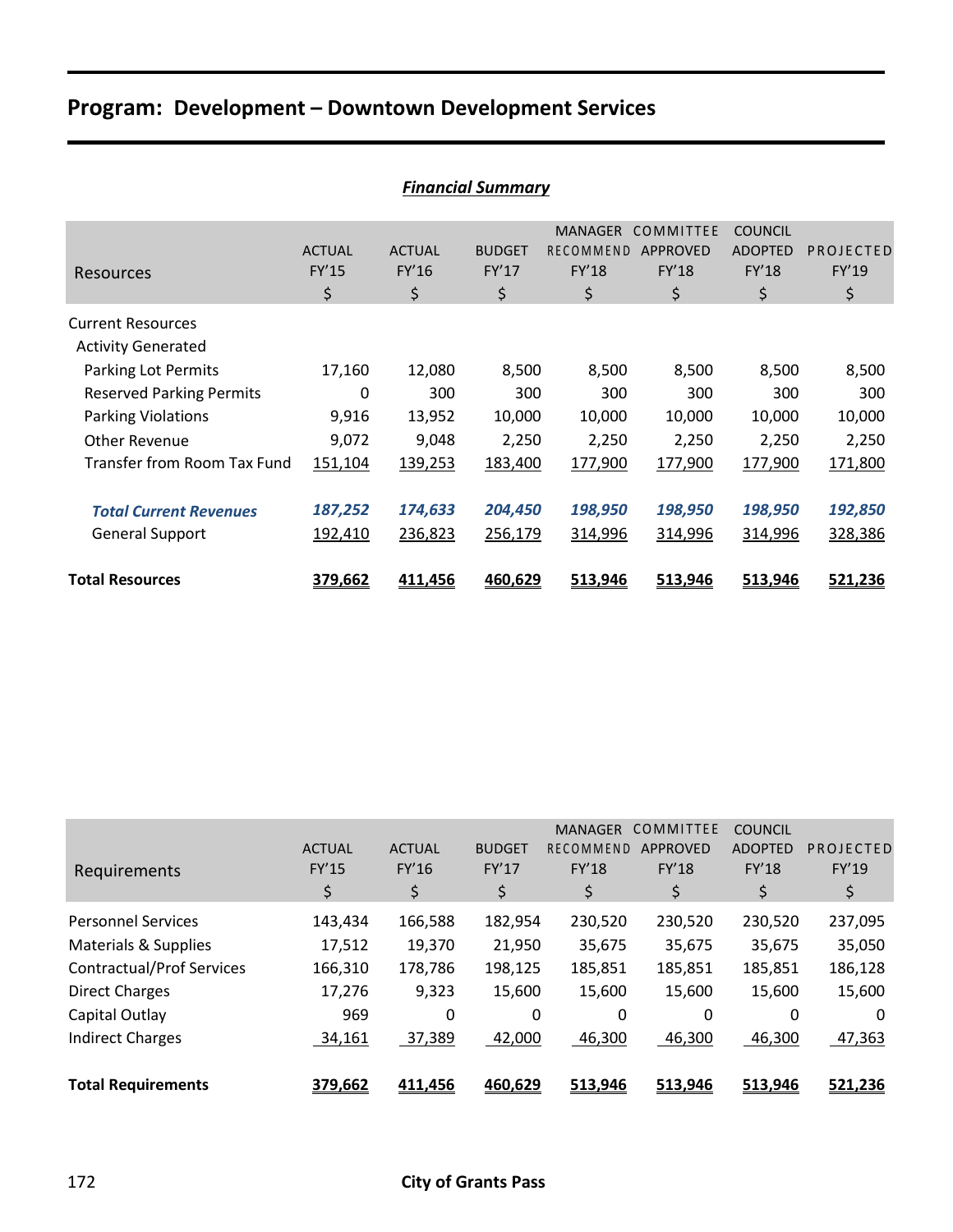| <b>Personnel</b>                                  |                                    |                             |                             |                                           |                                     |                                                |                         |  |  |  |  |
|---------------------------------------------------|------------------------------------|-----------------------------|-----------------------------|-------------------------------------------|-------------------------------------|------------------------------------------------|-------------------------|--|--|--|--|
|                                                   | <b>BUDGET</b><br><b>FY'15</b><br># | <b>BUDGET</b><br>FY'16<br># | <b>BUDGET</b><br>FY'17<br># | <b>MANAGER</b><br>RECOMMEND<br>FY'18<br># | COMMITTEE<br>APPROVED<br>FY'18<br># | <b>COUNCIL</b><br><b>ADOPTED</b><br>FY'18<br># | PROJECTED<br>FY'19<br># |  |  |  |  |
|                                                   |                                    |                             |                             |                                           |                                     |                                                |                         |  |  |  |  |
| <b>Assistant City Manager</b><br>From: Management | 0.025                              | 0.025                       | 0.025                       | 0.025                                     | 0.025                               | 0.025                                          | 0.025                   |  |  |  |  |
| <b>Community Service Officer</b>                  |                                    |                             |                             |                                           |                                     |                                                |                         |  |  |  |  |
| From: Public Safety Field                         | 0.500                              | 0.500                       | 0.500                       | 0.500                                     | 0.500                               | 0.500                                          | 0.500                   |  |  |  |  |
| From: Public Safety Field                         | 0.500                              | 0.500                       | 0.500                       | 0.500                                     | 0.500                               | 0.500                                          | 0.500                   |  |  |  |  |
| Prop. Management Coordinator                      |                                    |                             |                             |                                           |                                     |                                                |                         |  |  |  |  |
| From: Property Management                         | 0.100                              | 0.100                       | 0.100                       | 0.150                                     | 0.150                               | 0.150                                          | 0.150                   |  |  |  |  |
| <b>Municipal Service Specialist</b>               |                                    |                             |                             |                                           |                                     |                                                |                         |  |  |  |  |
| From: Property Management                         | 0.000                              | 0.000                       | 0.000                       | 0.550                                     | 0.550                               | 0.550                                          | 0.550                   |  |  |  |  |
| <b>Municipal Service Worker</b>                   |                                    |                             |                             |                                           |                                     |                                                |                         |  |  |  |  |
| From: Property Management                         | 0.550                              | 0.950                       | 0.950                       | 0.900                                     | 0.900                               | 0.900                                          | 0.900                   |  |  |  |  |
| <b>Total Positions</b>                            | 1.675                              | 2.075                       | 2.075                       | 2.625                                     | 2.625                               | 2.625                                          | 2.625                   |  |  |  |  |
| Temporary/Seasonal Hours                          | 500                                | 500                         | 500                         | 500                                       | 500                                 | 500                                            | 500                     |  |  |  |  |

**Monthly Visitor Center Guests**

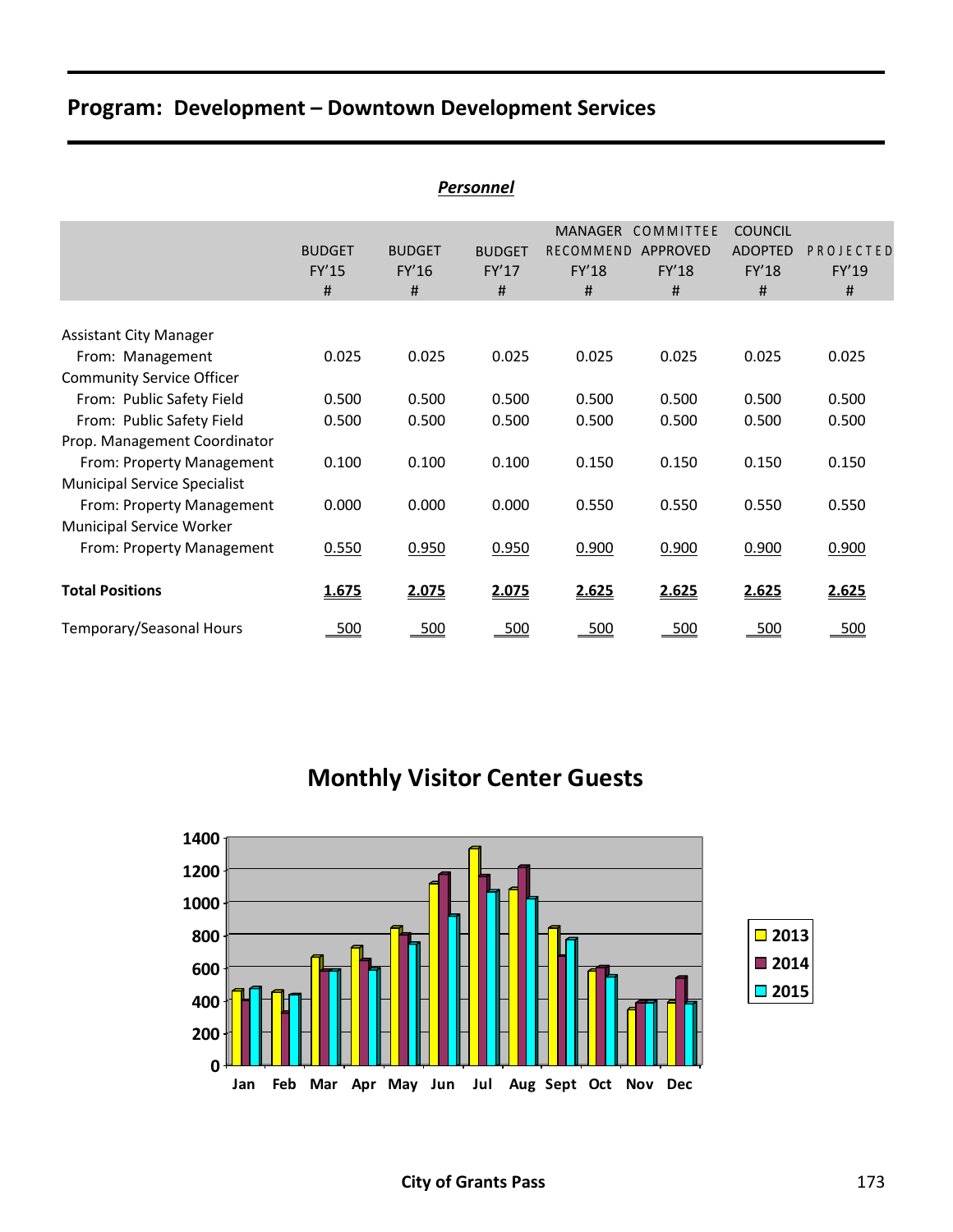### *Services Delivered:*

The Tourism Promotion Services program promotes the City of Grants Pass as a vibrant and vital tourism destination to potential visitors through the implementation of a marketing plan directed by the Tourism Advisory Committee.

This program is responsible for marketing the Grants Pass area and providing tourism and visitor services to increase economic impact to the community. Activities include advertising, maintaining a dynamic website, visitor contact, event promotion, industry training, development of informational materials and public relations. The North visitor center is staffed by the Chamber of Commerce and volunteers. The Welcome Center downtown is staffed by Experience Grants Pass, the City's Travel, Tourism and Downtown services contractor.

#### *Performance Measurements:*

| <b>Indicator</b>                          | 2014-15       |            | 2015-16 |       | 2016-17 | 2017-18    | 2018-19 |
|-------------------------------------------|---------------|------------|---------|-------|---------|------------|---------|
| <b>Outputs</b>                            | <b>Actual</b> | <b>Est</b> | Actual  | Est   | Est     | <b>Est</b> | Est     |
| Number of new or expanded events          | 1             |            |         |       | 1       |            |         |
| <b>Effectiveness</b>                      | <b>Actual</b> | Goal       | Actual  | Goal  | Goal    | Goal       | Goal    |
| Tourism Spending - Jo. Co.* (\$ Millions) | 123.9         | 123.0      | 124.7   | 124.0 | 125.0   | 126.0      | 127.0   |
| Tourism Tax Revenue* (\$ Millions)        | 4.9           | 4.9        | 5.1     | 5.0   | 5.2     | 5.3        | 5.4     |
| <b>Efficiency</b>                         | <b>Actual</b> | Goal       | Actual  | Goal  | Goal    | Goal       | Goal    |
| Social networking activities/accounts     | 4             | 4          | 6       | 6     |         |            |         |

### **Tourism Performance Measures**

\*Source – Dean Runyan, Oregon Travel Impacts

### *FY'18 Anticipated Accomplishments & Corresponding Council Goal - Strategic Plan Item:*

- Art Along the Rogue (AATR) 15<sup>th</sup> year: Experience Grants Pass has enhanced and expand the event while keeping the focus on Street Painting, Music and the family atmosphere.
- Amazing May, Back to the 50's, AATR, Grants Pass Half Marathon and Holiday events will continue to be promoted through websites and social media along with a new event, "Rally on the Rogue."
- Annual Hospitality Training, and volunteer meetings and hospitality staff briefings will continue. Efforts to maximize print and web exposure through cooperative opportunities available through SOVA (Southern Oregon Visitors Association), Travel Oregon and local tourism entities will continue. Additional efforts will focus on a shift towards website and social media marketing.
- Branding is completed and is a key element in identifying and promoting the City. Branding implementation is positively impacting the look and feel of Grants Pass in a positive way.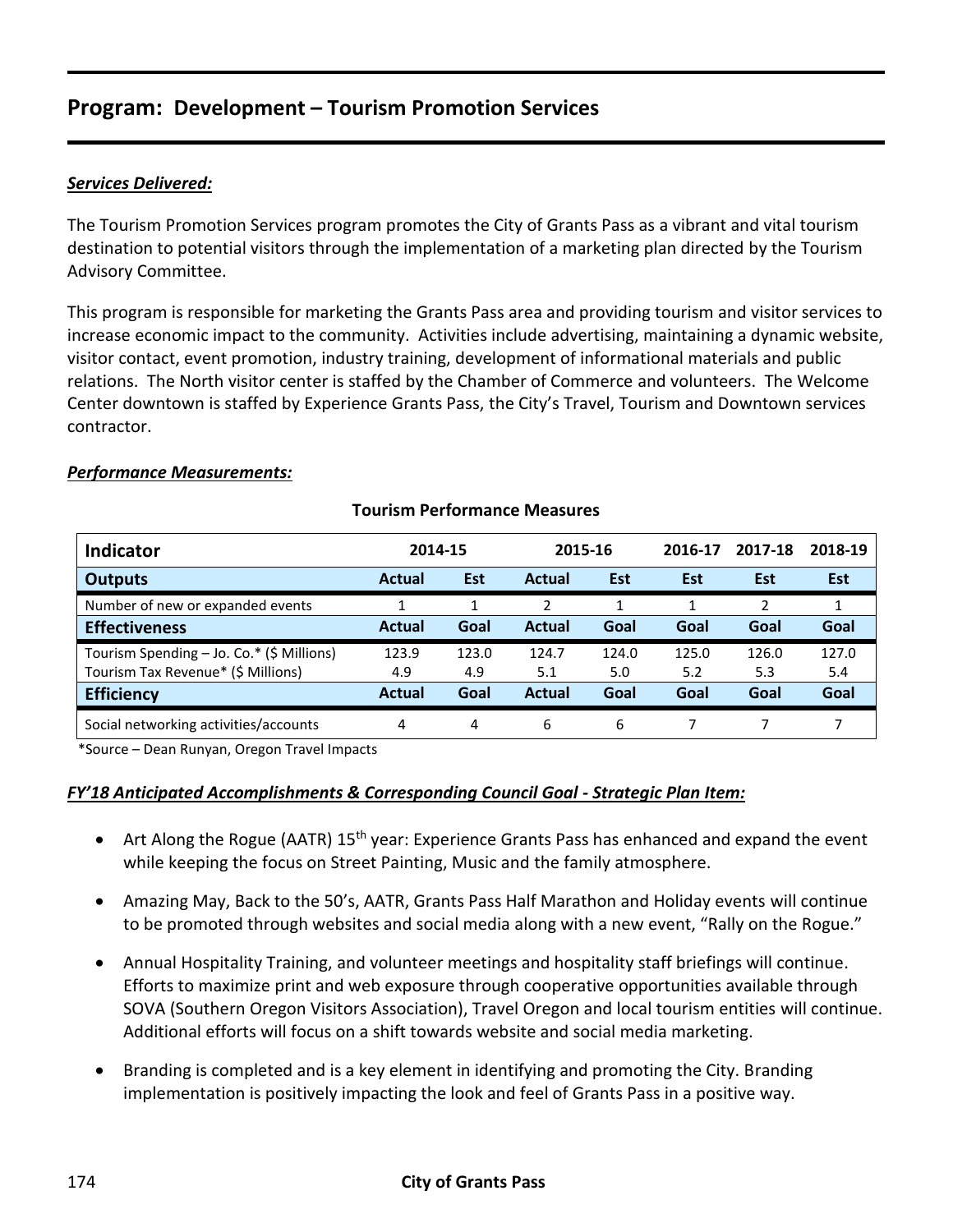### *FY'18 Anticipated Accomplishments & Corresponding Council Goal - Strategic Plan Item - Cont'd:*

#### **Encourage Economic Opportunities**

### **Objective 2: Enhance commercial district to create quality shopping and dining experiences**

- String lights on H and 5<sup>th</sup> Streets.
- Welcome Center, public restrooms and Public Safety substation for downtown.

### **Objective 3: Encourage activities that attract visitors and add to Grants Pass' livability.**

- Balloon festival
- Vintage trailer rally
- Bicycle grand prix

### **Maintain, Increase opportunities to promote character and community spirit**

### **Objective 8: Ensure transportation infrastructure needs are met**

- Explore improvement of north Grants Pass coming off of Merlin Hill. Visual appeal of sight & sound to I-5.
- Promote City Rebranding/Brand refreshing throughout the City.
- Develop gateway signage and landscaping.
- Tree lights downtown year-round.
- Expand implementation of the City's Branding.
- Redwood Empire sign restoration.

### *Budget Highlights:*

Projected revenues are forecast to increase again in FY'18. Last year saw transient room taxes increased again over the prior year. This program is provided under contract by Experience Grants Pass. Revenue directed to this department which is in excess of the contract requirements is used to promote tourism activities in Grants Pass.

Branding implementation is an important focus for all sectors in the City, including the City itself, Downtown businesses and our citizens. We will be focusing on the downtown, beginning with branded parking lot signs and moving to new branded wayfinding signs.

Both the Economic development and Travel and Tourism will get additional program focus now that the joint Josephine County/City Economic Development Plan Strategic Plan has been adopted. The strategic plan will help further define performance measures in these departments.

### *FY'17 Activity Review:*

The Travel, Tourism and Downtown services, managed by Experience Grants Pass, continues to work with the other associations and marketing associates to promote, develop, advertising and coach associates to enhance the experience of coming to Grants Pass. The new tourism website is providing a positive experience for web visitors. A bi-monthly newsletter is produced and distributed. Social media activities such as Facebook, Twitter, Pinterest and YouTube have become an important part of the marketing activities. Art along the Rogue, our fall premiere season event, was again extremely well received by the community and visitors. Attendance for this event continues to grow.

The increase attention to First Friday Live is making this monthly event more popular and more successful. There are more venues, music, attractions and activities bringing in larger and more engaged crowds of people. There's more to do than ever before in downtown Grants Pass on the First Friday of each month.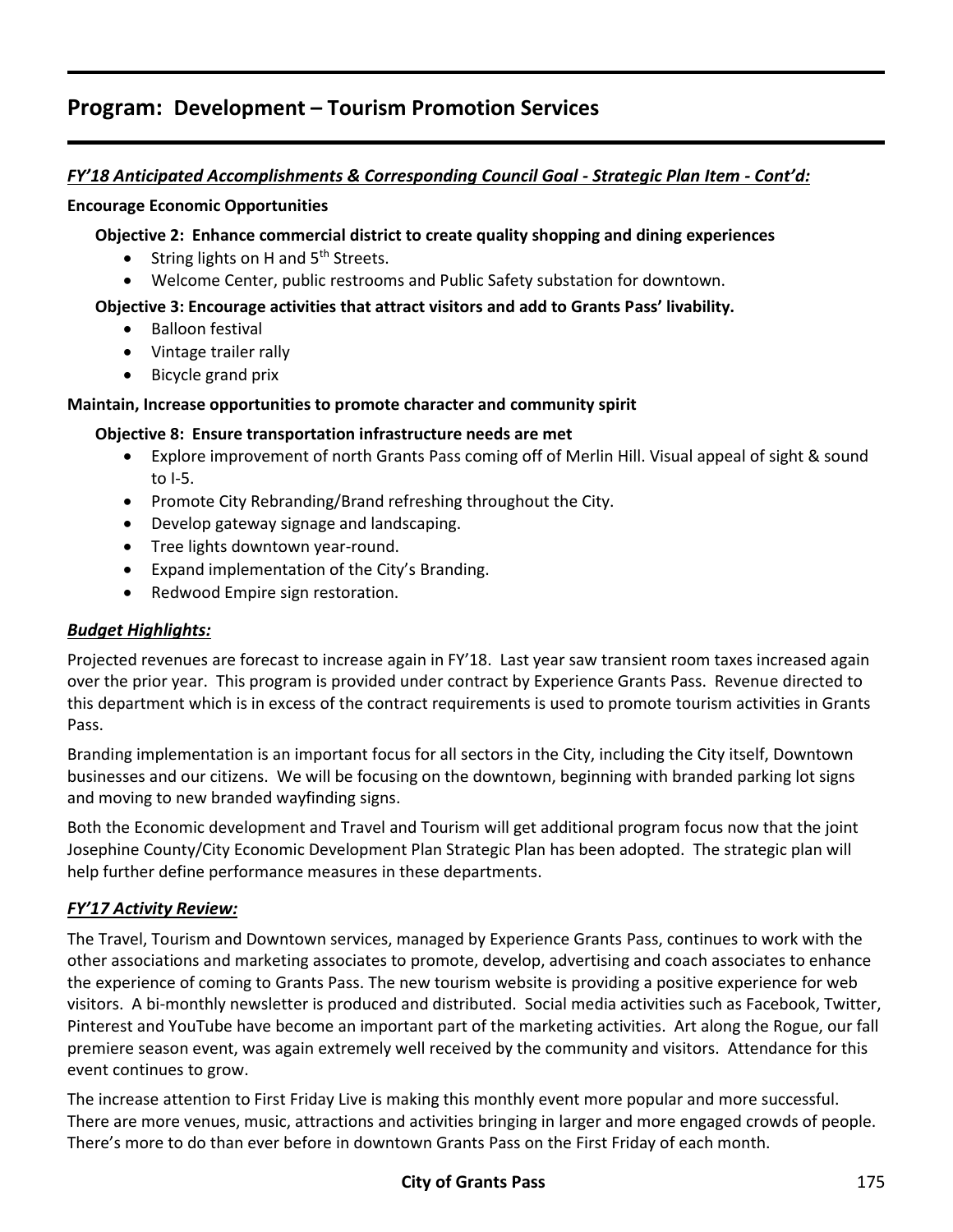|                                                       |                              |                              | <b>Financial Summary</b>     |                                                   |                                             |                                                        |                          |
|-------------------------------------------------------|------------------------------|------------------------------|------------------------------|---------------------------------------------------|---------------------------------------------|--------------------------------------------------------|--------------------------|
| Resources                                             | <b>ACTUAL</b><br>FY'15<br>\$ | <b>ACTUAL</b><br>FY'16<br>\$ | <b>BUDGET</b><br>FY'17<br>\$ | <b>MANAGER</b><br>RECOMMEND<br><b>FY'18</b><br>\$ | COMMITTEE<br><b>APPROVED</b><br>FY'18<br>\$ | <b>COUNCIL</b><br><b>ADOPTED</b><br><b>FY'18</b><br>\$ | PROJECTED<br>FY'19<br>\$ |
| <b>Beginning Balance</b>                              | 30,627                       | 75,785                       | 16,100                       | 30,745                                            | 30,745                                      | 30,745                                                 | 19,468                   |
| <b>Current Resources</b><br><b>Activity Generated</b> |                              |                              |                              |                                                   |                                             |                                                        |                          |
| Sales                                                 | 479                          | (600)                        | $\Omega$                     | $\Omega$                                          | $\Omega$                                    | 0                                                      | 0                        |
| <b>Transfer from Room Tax</b>                         | 388,552                      | 358,080                      | 471,500                      | 457,500                                           | 457,500                                     | 457,500                                                | 441,800                  |
| <b>Other Revenue</b>                                  | 6                            | 0                            | 0                            | 0                                                 | 0                                           | 0                                                      | 0                        |
| <b>Total Current Revenues</b>                         | 389,037                      | 357,480                      | 471,500                      | 457,500                                           | 457,500                                     | 457,500                                                | 441,800                  |
| <b>General Support</b>                                | 0                            | 0                            | 56,748                       | 0                                                 | 0                                           | 0                                                      | 0                        |
| <b>Total Resources</b>                                | 419,664                      | 433,265                      | 544,348                      | 488,245                                           | 488,245                                     | 488,245                                                | 461,268                  |

|                                  |               |               |               | <b>MANAGER</b>   | COMMITTEE       | <b>COUNCIL</b> |           |
|----------------------------------|---------------|---------------|---------------|------------------|-----------------|----------------|-----------|
|                                  | <b>ACTUAL</b> | <b>ACTUAL</b> | <b>BUDGET</b> | <b>RECOMMEND</b> | <b>APPROVED</b> | <b>ADOPTED</b> | PROJECTED |
| Requirements                     | <b>FY'15</b>  | FY'16         | FY'17         | <b>FY'18</b>     | <b>FY'18</b>    | <b>FY'18</b>   | FY'19     |
|                                  | \$            | \$            | \$            | \$               | \$              | \$             | \$        |
| <b>Personnel Services</b>        | 8,143         | 7,154         | 7,328         | 7,814            | 7,814           | 7,814          | 8,405     |
| <b>Contractual/Prof Services</b> | 300,672       | 321,311       | 326,540       | 375,140          | 375,140         | 375,140        | 375,150   |
| <b>Direct Charges</b>            | 3,828         | 22,872        | 24,480        | 24,480           | 24,480          | 24,480         | 24,480    |
| <b>Indirect Charges</b>          | 31,236        | 35,133        | 36,000        | 40,743           | 40,743          | 40,743         | 40,804    |
| <b>Transfers Out</b>             | 0             | 25,000        | 150,000       | 20,600           | 20,600          | 20,600         | 0         |
| <b>Subtotal Expenditures</b>     | 343,879       | 411,470       | 544,348       | 468,777          | 468,777         | 468,777        | 448,839   |
| <b>Ending Balance</b>            | 75,785        | 21,795        | $\Omega$      | 19,468           | 19,468          | 19,468         | 12,429    |
| <b>Total Requirements</b>        | 419,664       | 433,265       | 544,348       | 488,245          | 488,245         | 488,245        | 461,268   |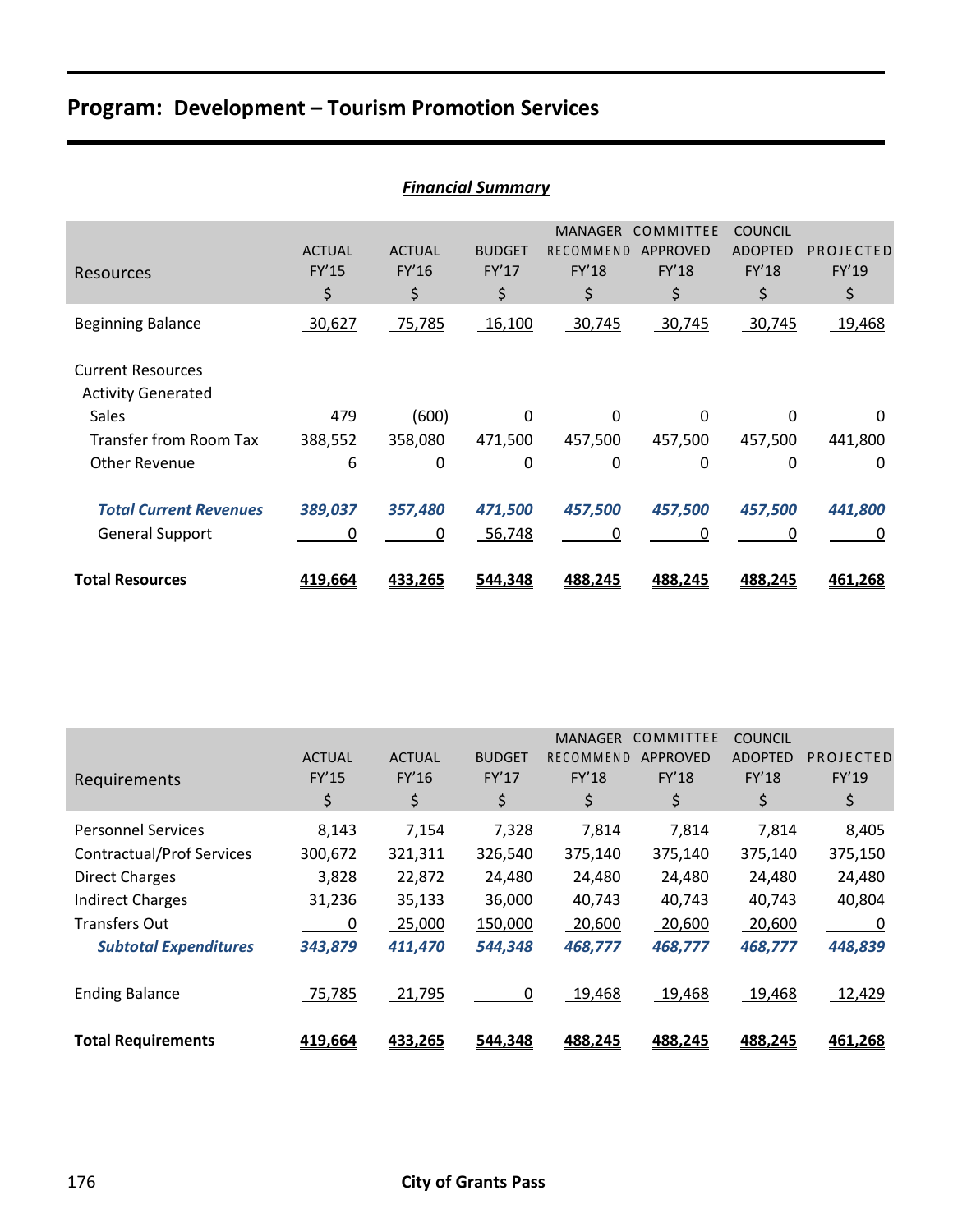|                                                 |                                    |                             | <b>Personnel</b>            |                                           |                                            |                                                       |                         |
|-------------------------------------------------|------------------------------------|-----------------------------|-----------------------------|-------------------------------------------|--------------------------------------------|-------------------------------------------------------|-------------------------|
|                                                 | <b>BUDGET</b><br><b>FY'15</b><br># | <b>BUDGET</b><br>FY'16<br># | <b>BUDGET</b><br>FY'17<br># | MANAGER<br>RECOMMEND<br><b>FY'18</b><br># | COMMITTEE<br>APPROVED<br><b>FY'18</b><br># | <b>COUNCIL</b><br><b>ADOPTED</b><br><b>FY'18</b><br># | PROJECTED<br>FY'19<br># |
| Tourism<br><b>Assistant City Manager</b>        |                                    |                             |                             |                                           |                                            |                                                       |                         |
| From: Management<br>Office Assistant II         | 0.025                              | 0.025                       | 0.025                       | 0.025                                     | 0.025                                      | 0.025                                                 | 0.025                   |
| From: Management<br>Tourism/Downtown Specialist | 0.050                              | 0.050                       | 0.050                       | 0.050                                     | 0.050                                      | 0.050                                                 | 0.050                   |
| To: Downtown<br><b>Subtotal Distributed</b>     | 0.000<br>0.075                     | 0.000<br>0.075              | 0.000<br>0.075              | 0.000<br>0.075                            | 0.000<br>0.075                             | 0.000<br>0.075                                        | 0.000<br>0.075          |
| <b>Total Positions</b>                          | 0.075                              | 0.075                       | 0.075                       | 0.075                                     | 0.075                                      | 0.075                                                 | 0.075                   |